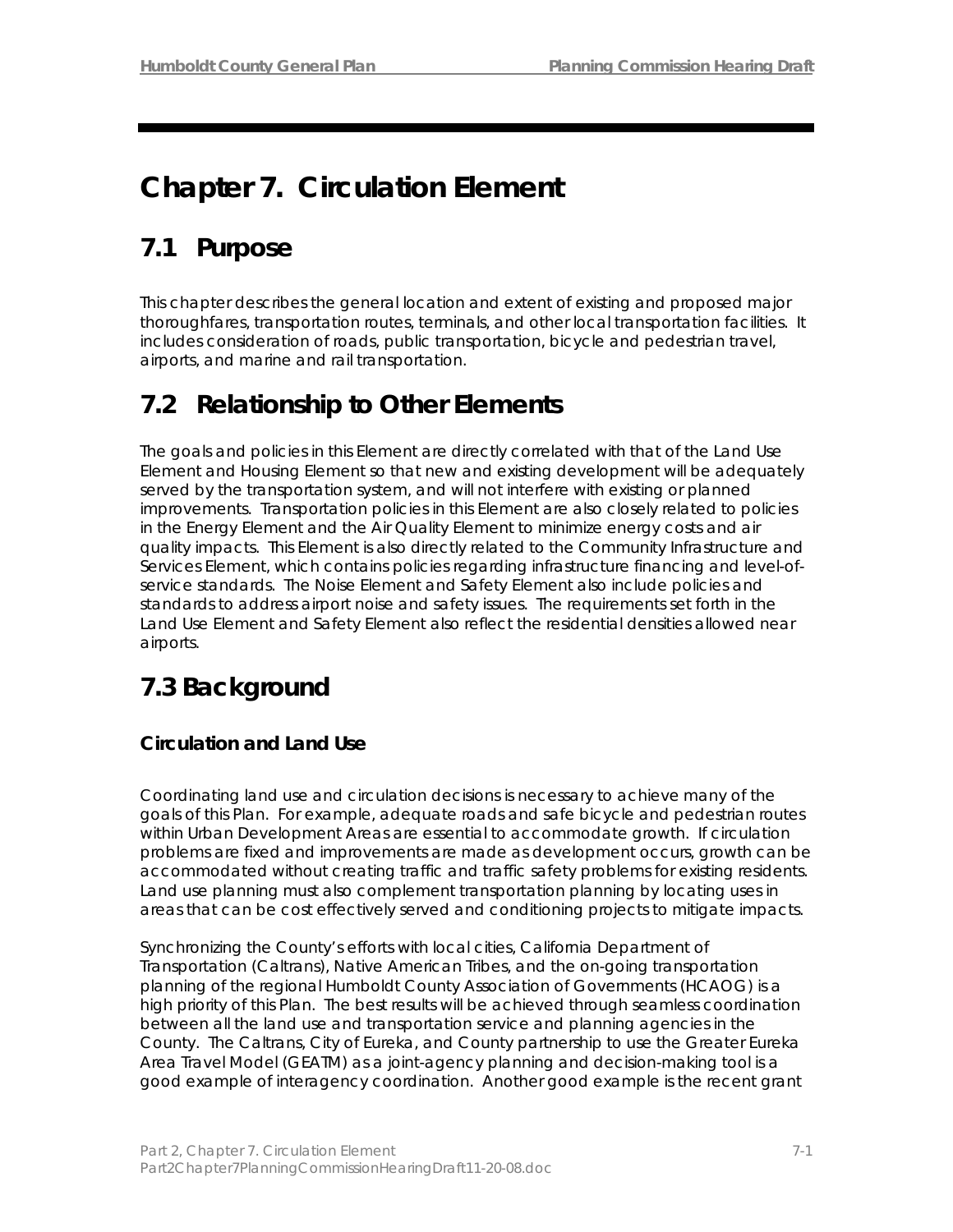funding proposal for a \$50 million regional trails system put together by the Redwood Community Action Agency; Humboldt County; the cities of Eureka, Arcata, Blue Lake, and Rio Dell; Caltrans; and the Hoopa and Karuk Tribes.

## **Roadway Infrastructure**

The roadway network in Humboldt County  $\|\$  **Level of Service** includes 1,400 miles of County maintained roads and city streets, 378 miles of state highways (including U.S. Highway 101), and numerous roadways on federal lands. These roadways provide for the movement of goods and people on California's north coast. The Humboldt County–maintained roadway system is made up primarily of two-lane roads that traverse varying degrees of flat, rolling, and mountainous terrain.

As the county's population grows over the 20-year General Plan period, corresponding increases in vehicle volumes will have impacts on the safety and functionality of county roadways. As described in the Community Infrastructure and Services Technical Report, the GEATM model can be used to assess a roadway's "level of service"—a qualitative measure of a roadways peak hour performance, where a letter grade from "A" to "F" is assigned as a measure of traffic congestion (see text box for additional information). In several cases in the Eureka area, roadways are already operating at or above capacity during peak hours.

Level of Service (LOS) is a qualitative measure describing operational conditions within a traffic stream and their perception by motorists. The quality of traffic operations is expressed in terms of LOS A (no congestion) through LOS F (extreme congestions). LOS definitions generally describe traffic conditions in terms of speed, travel time, freedom to maneuver, traffic interruption, comfort, and convenience. Typically, level of service D is used as the design standard in urban areas and level of service C is used as the design standard in rural areas.

### **Roadway Capacity Capacity Capacity Capacity Roadway Capacity Capacity Capacity Capacity Capacity Capacity Capacity Capacity Capacity Capacity Capacity Capacity Capacity Capacity Capacit** A Free-flowing conditions with no delay. B Free-flowing conditions; however, speed and maneuverability are slightly restricted due to the presence of other vehicles. C Stable traffic flow, with less freedom to select speed, change lanes, or pass. Some delay may be experienced. D A traffic stream approaching unstable flow, with reduced speed and maneuverability. E Unstable traffic flow with rapidly fluctuating speeds and flow rates. F Forced traffic flow, where speed and flow may drop to zero with high densities.

The Community Infrastructure and Services Technical Report also identifies other roads currently able to accommodate existing traffic volumes, but that are expected to have segments that reach or exceed capacity as traffic volumes increase over the next 20 years. Addressing these capacity limitations is critical to the implementation of the General Plan.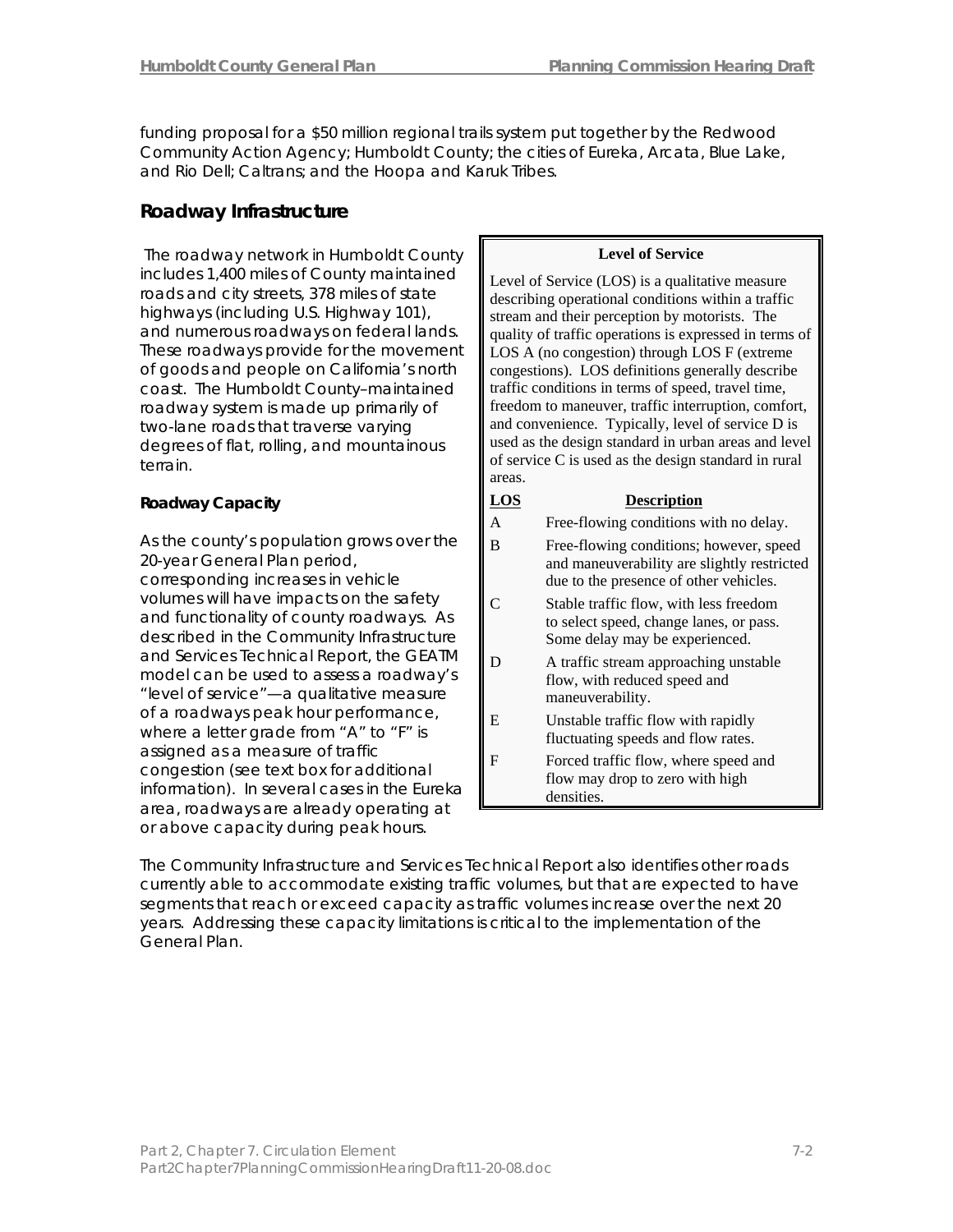Roadway capacity is generally less of an issue for rural areas due to the lower population densities, but there are rural roadways where capacity and functionality must be addressed, especially to comply with Fire Safe—State Responsibility Area standards. Rural roadway capacity is usually limited by right-of-way width, lack of secondary roadway alternatives, roadway conditions, debris slides, and a lack of facilities for other transportation modes, including public transit, bicycles, and walking.

Several map series provide details of the County's road system. Maps showing existing and planned future County roads and multimodal transportation facilities are shown in the Map Book Appendix, existing and future

#### **Roadways Expected to Have Traffic Increases of Greater Than 50%**

#### **Street Community** Azalea Avenue McKinleyville Central Avenue McKinleyville Murray Road McKinleyville Sutter Road McKinleyville Redway Drive Redway Shelter Cove Road Shelter Cove Elk River Road South Eureka Hemlock Street Cutten<br>
Madison Street South Eureka Madison Street Meyers Avenue South Eureka Ridgewood Drive South Eureka Walnut Drive South Eureka Westhaven Drive Westhaven

above-capacity road segments are in the Community Infrastructure and Services Technical Report, and maps showing the 2006 average daily traffic and level of service for the state highways in Humboldt County are in the *2006 Regional Transportation Plan* prepared by HCAOG (this mapping was not included in the 2008 RTP, which is the current plan).

Impacts of new development on the safety and capacity of the road network are currently assessed on a project-by-project basis. Developments are required to make on-site improvements to the road frontage and to provide safe access to the new development. The County has been unable to fund road construction to support new development and generally has not accepted privately constructed roads into its maintained road system. Instead, new roads constructed to County standards must be maintained by a Home Owner or Road Maintenance Association. Recently the County developed a "Permanent Road Division" Program that allows a private road to be accepted into the County system if the property owners pay an annual fee to cover the long-term maintenance costs of the road.

Funding improvements to solve area-wide capacity problems is one of the most significant Circulation Element implementation challenges. Designing the improvements, estimating costs, and apportioning costs on a fair share basis through fees or assessments will be necessary to address area-wide capacity limitations. If capacity limitations are not addressed, there will not be sufficient capacity to accommodate new development and individual projects will have difficulty gaining approval because of cumulative traffic impacts and neighborhood concerns.

#### **Roadway Maintenance**

Roadway maintenance is currently one of the more significant challenges facing the County. At present there is over \$100 million in deferred maintenance on the County's major roadways, which does not include maintenance costs for local streets. Without significant increases in maintenance spending, roadway conditions will continue to decline and the costs of repair will escalate.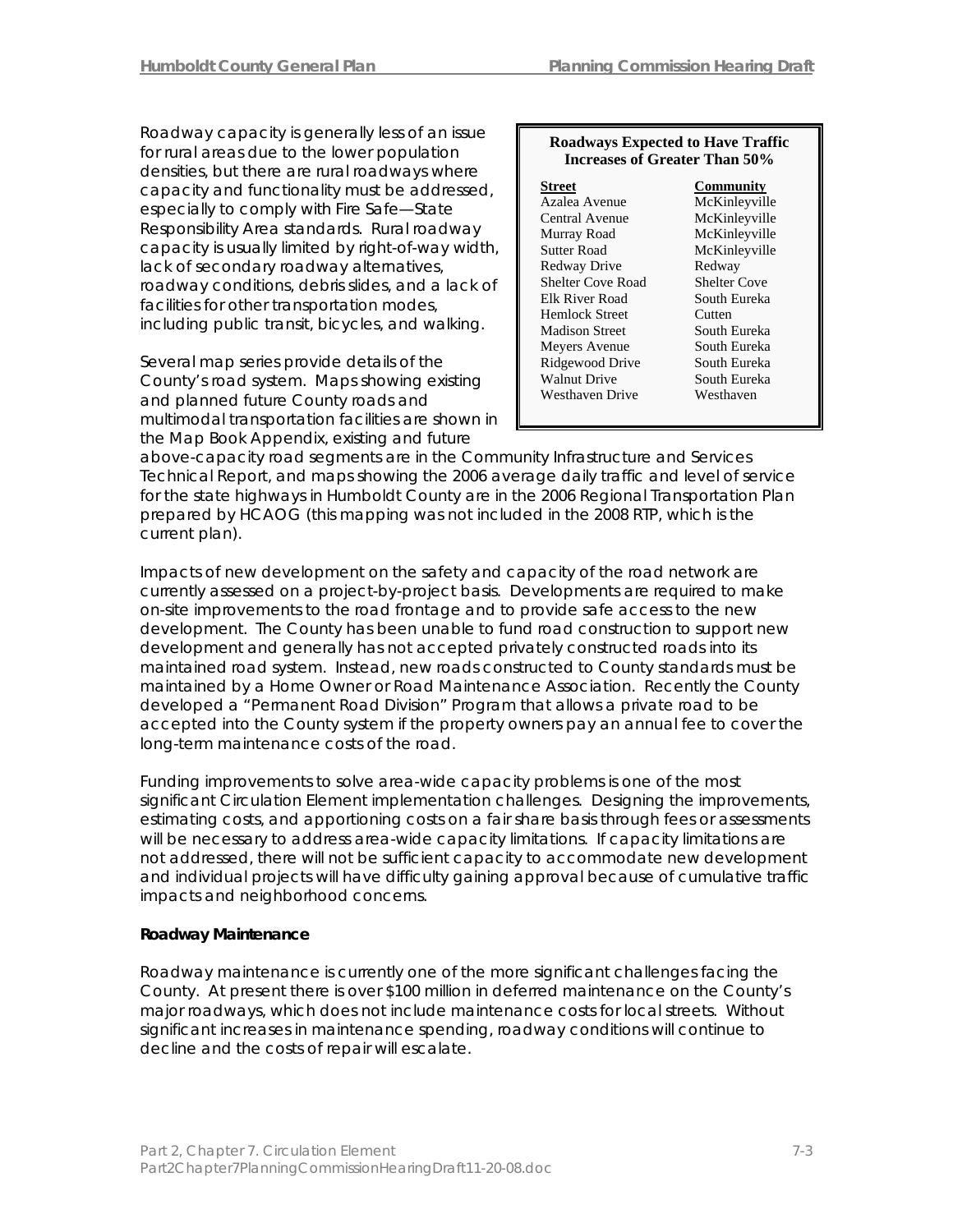In 2000, Humboldt County's arterial and collector roadways were inspected and rated as part of the County's new Pavement Management System (PMS). This system relies on assessments of roadway condition and helps roadway maintenance managers identify thresholds for maintenance measures. The PMS generates pavement distress data for a representative sample of arterial and collector roadways in Humboldt County. This data forms the basis for the creation of an Overall Condition Index (OCI), which rates roadway surfaces on a scale from 0-100 as shown in Table 7-A.

| Table 7-A. Roadway OCI Estimates, Maintenance Requirements, and Costs |                                                                |                                                                                                       |         |  |  |  |  |  |  |  |  |
|-----------------------------------------------------------------------|----------------------------------------------------------------|-------------------------------------------------------------------------------------------------------|---------|--|--|--|--|--|--|--|--|
| OCI                                                                   | Maintenance Typically Required for this Condition<br>Condition |                                                                                                       |         |  |  |  |  |  |  |  |  |
| 70-100                                                                | Very Good                                                      | Minor (OCI 70-85)-Variable maintenance.                                                               | < \$0.4 |  |  |  |  |  |  |  |  |
| 50-69                                                                 | Good                                                           | Chip Seal - Pavement sprayed with asphalt, covered<br>with aggregate and rolled.                      | \$0.4   |  |  |  |  |  |  |  |  |
| 25-49                                                                 | Poor                                                           | Overlay - An increase in the pavement load carrying<br>capacity by adding additional pavement layers. | \$4     |  |  |  |  |  |  |  |  |
| < 25                                                                  | Very Poor                                                      | Reconstruction - Complete removal and replacement<br>of the existing pavement structure.              | \$10    |  |  |  |  |  |  |  |  |
| Source: Five Year Road and Bridge Capital Improvement Program, 2003.  |                                                                |                                                                                                       |         |  |  |  |  |  |  |  |  |

The County is updating the five-year *Road and Bridge Capital Improvement Program* (CIP) for the years 2008-2012 to help guide the use of the County's transportation budget into the future. The County is also developing a list of road projects from its pavement management system that will determine future priorities for maintenance and rehabilitation of its roadways. The Community Infrastructure and Services Element contains policies to establish transportation system funding sources for both construction and maintenance that are intended to reduce the maintenance deficit over time.

#### **Watershed Protection**

In response to the 1997 listing of Coho salmon as a threatened species, Humboldt County joined Del Norte, Mendocino, Trinity, and Siskiyou counties to form the Five Counties Salmonid Conservation Program (see the Water Resources Element for more discussion of the 5Cs program). This program works in a number of ways to protect salmon habitat, including the development of grading and road maintenance protocols.

In 2007, the National Marine Fisheries Service approved the *Five County Water Quality and Stream Habitat Protection Manual for County Road Maintenance*. Road maintenance activities carried out in accordance with the manual are considered to be adequate to protect threatened salmon and steelhead.

Greater emphasis must be placed on reducing sediment contributions from roads throughout the county to comply with the Clean Water Act's Total Maximum Daily Load targets and salmon recovery efforts. In addition, the Grading, Excavation, Erosion, and Sedimentation Control regulations (Title III, Land Use and Development, Division 3) contain requirements to reduce sediment transport off the site through the use of best management practices from sources such as the *State Water Resources Control Board Best Management Practices Construction Handbook*.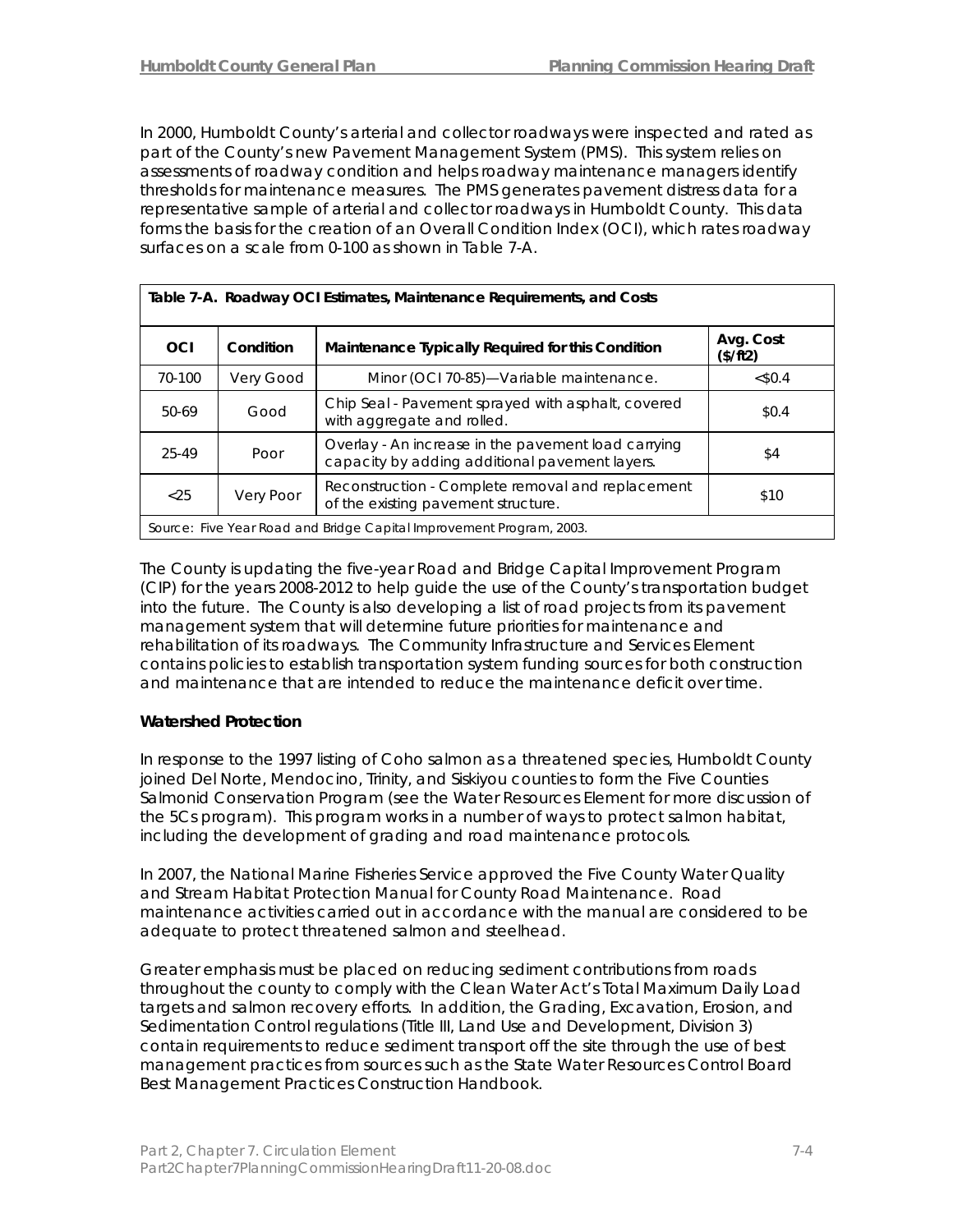## **U.S. Highway 101 Safety Corridor Project**

Arguably the single largest transportation project with the most potential impact on Humboldt County residents during the timeframe of the General Plan is the Caltrans U.S. Highway 101 Safety Corridor Project between Arcata and Eureka. The *2007 Draft Environmental Impact Report* (DEIR) described the alternatives under consideration, and the preferred alternative involves constructing an overpass at the intersection of Indianola Cutoff and U.S. Highway 101.

Policies in this Element reflect the comments made on the DEIR by the Board of Supervisors on September 18, 2007 to request consideration of land use and a strategy that treats all three main roads between Arcata and Eureka as one system. The strategy would develop an overall improvement plan that phases improvements on a prioritized basis between the three roads: U.S. Highway 101, State Route 255, and Old Arcata Road/Myrtle Avenue.

## **Public Transportation**

Providing adequate public transportation to serve the needs of people who prefer or require public transportation for mobility is a priority of the Circulation Element. Increased use of public transportation will reduce air pollution, greenhouse gas emissions, traffic congestion, parking demand, energy consumption and the cost of personal transportation. The 2008 RTP contains a comprehensive description of public transit services of fixed and flexible route providers. The following fixed-route systems serve the county's public transit needs: Redwood Transit System, Eureka Transit System, Southern Humboldt Rural Transit System, Arcata & Mad River Transit System, Klamath/Trinity Non Emergency Transportation (K/T Net), and Blue Lake Rancheria.

Flexible route services are available through Dial-a-Ride/Dial-a-Lift, K/T Net Paranet, Blue Lake Rancheria Dial-a-Ride, Fortuna Senior Transit, Humboldt Community Access and Resource Center, Bridgeville Community Center Van, Ferndale Senior Resource Transportation Network "Bridging the Gap," Coastline Enterprises, Humboldt County Mental Health, and United Indian Health Services, Inc.

Also described in the 2008 RTP are the services of Redwood Coast Transit (linking Crescent City and Humboldt County), Greyhound Bus Lines, AMTRAK, and City Cab.

The 2008 RTP identifies a 1-hour or less weekday service interval as the appropriate level of service for the urban areas of Eureka and Arcata, and an interval of 1.5 hours for the U.S. Highway 101 corridor between Trinidad and Scotia. This Element carries forward these public transit goals, policies, and implementation measures applicable to the unincorporated areas of the county.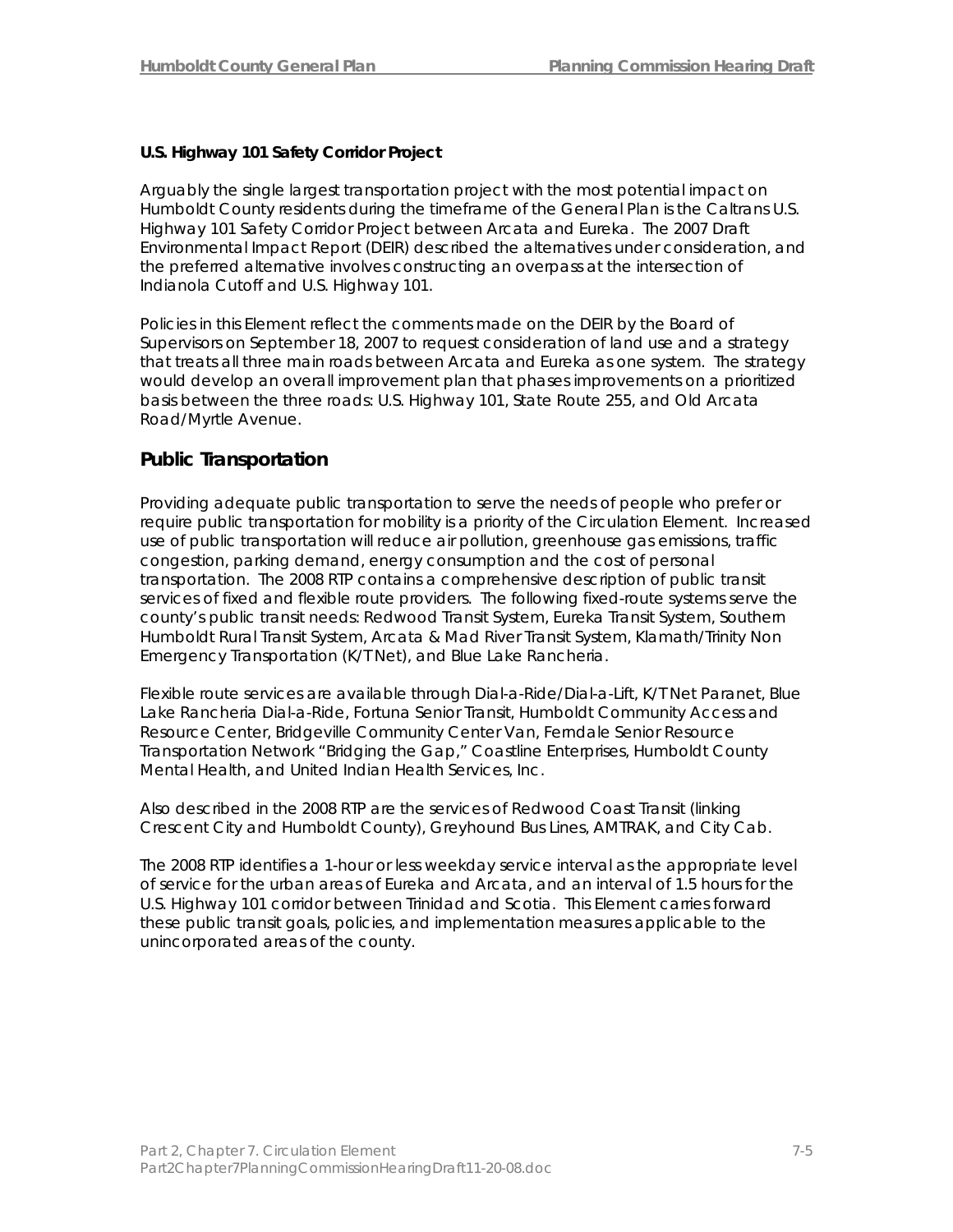## **Bicycle and Pedestrian Travel**

This Plan supports improvements that accommodate bicycles, pedestrians, and the mobility-challenged population. These improvements mostly include sidewalks, crosswalks, trails, and bicycle lanes. While walking or cycling between destinations is a choice for some, it is a necessity for others who do not have access to motorized transport. Development of bicycle and pedestrian facilities can reduce vehicle miles traveled, enhance communities, increase the opportunities for an active and therefore healthy lifestyle, and reduce greenhouse gas emissions.

Most facilities dedicated to bicycles and pedestrian are located in urban areas of the county; for example, the Hammond Trail in McKinleyville. In rural areas, pedestrians and bicyclists typically use County roads that lack sidewalks and bicycle lanes. Cyclists also use Caltrans-maintained state routes. Major new trails are in the planning stages along the Annie and Mary Rail Line from Arcata to Blue Lake, along U.S. Highway 101 between Arcata and Eureka, around Humboldt Bay. An ambitious new \$50 million grant proposal was recently submitted to the Federal Highway Administration to develop a regional trail system linking together these trails with others to the north in McKinleyville, to the south in Rio Dell, and greater Southern Humboldt, and to the east in Willow Creek, Hoopa Valley and the Klamath Valley.

The need for bicycle and pedestrian transportation facilities are assessed on a projectby-project basis. While the County uses LOS standards for determining impacts of new development to vehicle traffic, assessing needs and the impacts to bicycle and pedestrian facilities has been less standardized.

HCAOG's 2008 Humboldt County Regional Pedestrian Plan and the 2004 Regional Bicycle Transportation Plan Update are the latest assessments of pedestrian and bicycle conditions and needs in the County. Maps and descriptions of existing and proposed future non-motorized transportation facilities are shown in the Map Book Appendix.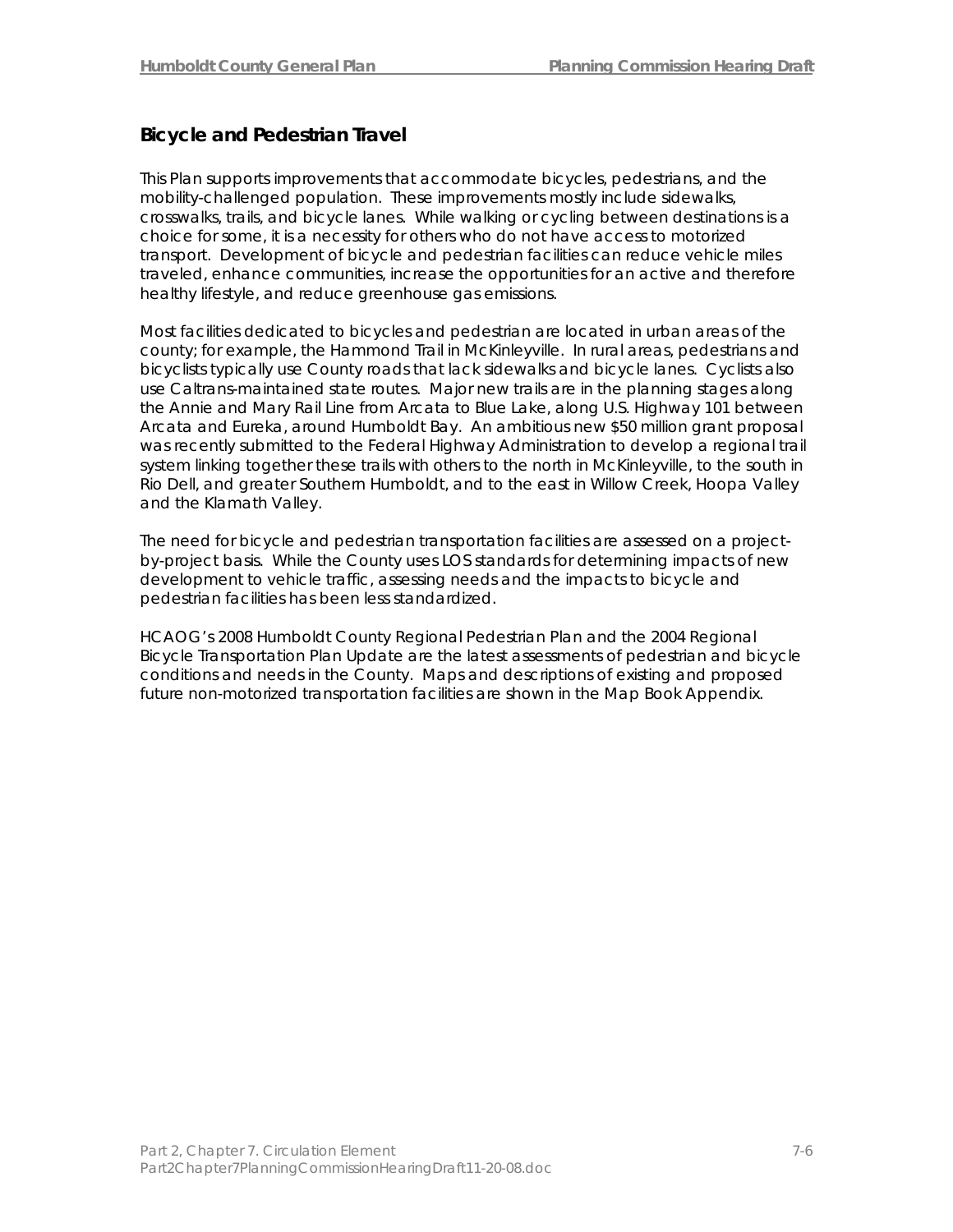The connection between public health and pedestrian and bicycle transportation is receiving increasing attention both locally and nationally as childhood obesity and other health problems related to a more sedentary lifestyle becomes epidemic in our population. A Health Impact Assessment (2008) of General Plan alternatives generally concludes that reductions in vehicle miles traveled and increases in walking and biking would yield significant public health benefits.

Access conditions for students walking and bicycling to and from county schools is a major concern especially at the elementary school level. Development of safe student access routes wherever children walk or bicycle to school is critical. "Walkability" audits have been used locally to identify problem areas and solutions. Caltrans administers a "Safe Routes to Schools"

#### **2008 General Plan Update Health Impact Assessment Safe and Healthy Transportation Indicators:**

- **Average vehicle miles traveled by Humboldt** residents per day
- Average minutes traveled to work by zip code
- **Proportion of commute trips made by public** transit
- Proportion of households with  $1/4$ -mile access to local bus service
- **Proportion of average income spent on** transportation expenses
- Ratio of miles of bike lanes/ pedestrian facilities to road miles
- **Proportion of commute trips and trips to** school made by walking or biking
- Number and rate of bicycle/pedestrian injury collisions
- **Proportion of population living on residential** streets with speed limits greater than 35 mph.
- **Percent of population who have access to** pedestrian facilities.

funding program, which has helped construct bicycle and pedestrian facilities in Humboldt County and can be a funding source in the future. This Element includes a policy to encourage coordination between school districts and the County on this important issue.

## **Truck Transportation**

The primary routes into and out of the county used by commercial trucks are U.S. Highway 101 and State Route 299. These major highways provide many trucks adequate facilities and level of service for their operations. However, narrow, winding sections of these highways legally prevent larger trailers from entering the county, which increases shipping costs for both imported and exported goods.

Improvements to the road alignment of U.S. Highway 101 through Richardson Grove south of Garberville, combined with recent state regulatory reforms, may eliminate the constraint on large truck access. This would reduce costs of shipping and may help local businesses become more profitable. Future improvements to State Route 299 in the Buckhorn Summit area of Trinity County could provide trucks with larger trailers access from the east.

The benefits to existing businesses are significant and large truck access is critical to new business development, especially marine industrial use of Humboldt Bay. The shrinking nation-wide fleet of smaller trailers that are legally allowed access to Humboldt will make these improvements a necessity over time.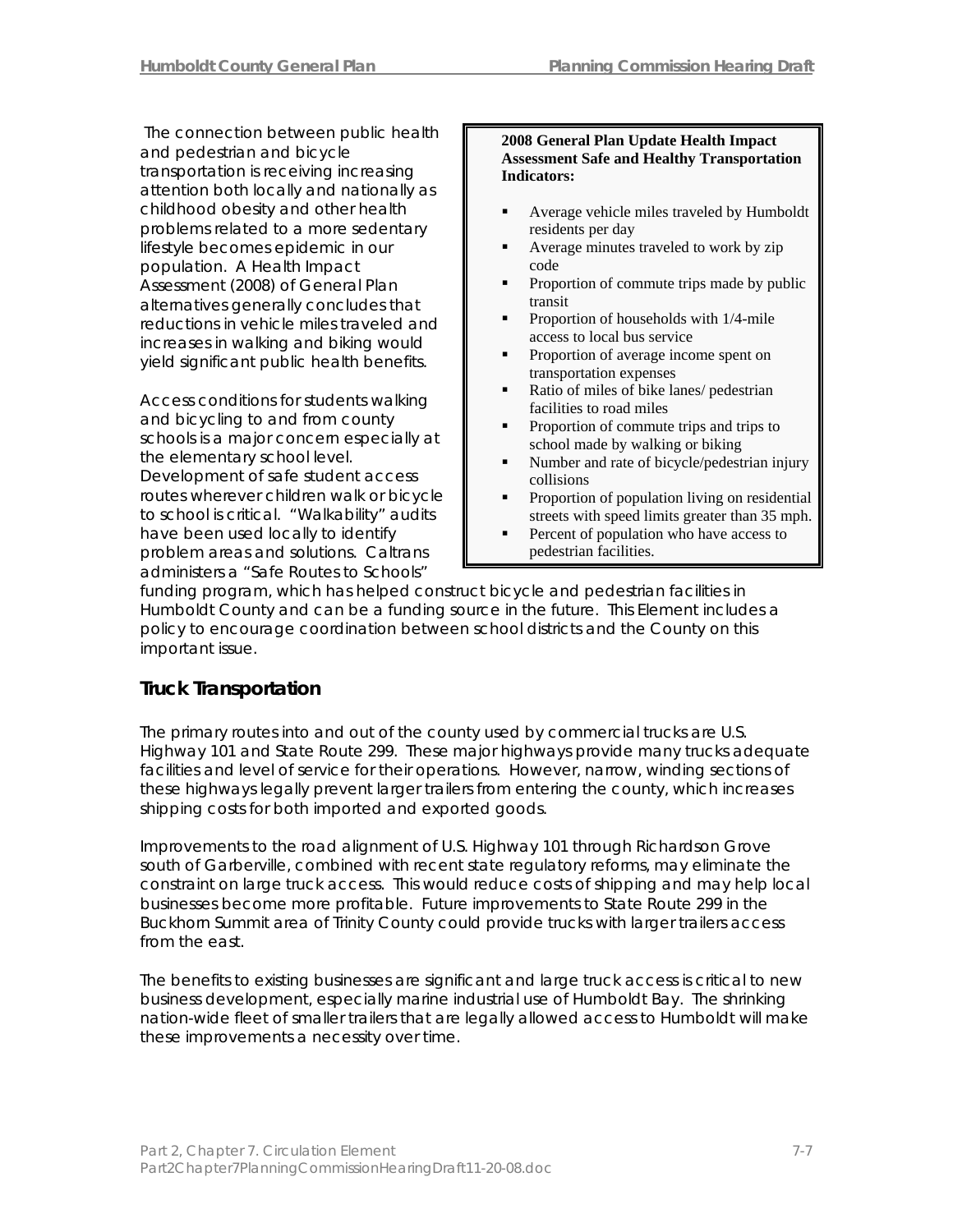## **Air Transportation**

The Arcata-Eureka Airport located in McKinleyville is the county's sole commercial airport. Maintaining a wide selection of carrier, flight, and destination options is a high priority of this Element. Given the County's remote location, providing convenient travel connections to urban centers is an important quality of life amenity and essential to maintain Humboldt's connections to the world economy.

 With the exception of Shelter Cove and Hoopa, airports in the unincorporated areas are managed by the Aviation and Airport Division of the County Public Works Department and operated according to Airport Master Plans. Airport Land Use Compatibility Plans have been prepared for the county operated Arcata-Eureka, Dinsmore, Garberville, Kneeland, Murray Field, and Rohnerville airport, and include maps that display "Land Use Compatibility Zones." These zones restrict the allowed uses and residential densities in areas that would impact aircraft operations. The

| <b>Inventory of Airports of Humboldt County</b> |                    |  |  |  |  |  |  |  |  |  |  |  |
|-------------------------------------------------|--------------------|--|--|--|--|--|--|--|--|--|--|--|
| Airport                                         | Runway Length (ft) |  |  |  |  |  |  |  |  |  |  |  |
| Arcata-Eureka Airport                           | 5,998 and 4,499    |  |  |  |  |  |  |  |  |  |  |  |
| Dinsmore Airport                                | 2,510              |  |  |  |  |  |  |  |  |  |  |  |
| Eureka Municipal Airport                        | 2,700              |  |  |  |  |  |  |  |  |  |  |  |
| Garberville Airport                             | 3,050              |  |  |  |  |  |  |  |  |  |  |  |
| Hoopa Airport                                   | 2,325              |  |  |  |  |  |  |  |  |  |  |  |
| <b>Kneeland Airport</b>                         | 2,270              |  |  |  |  |  |  |  |  |  |  |  |
| Murray Field                                    | 3,000              |  |  |  |  |  |  |  |  |  |  |  |
| Rohnerville Airport                             | 4,005              |  |  |  |  |  |  |  |  |  |  |  |
| <b>Shelter Cove Airport</b>                     | 3,400              |  |  |  |  |  |  |  |  |  |  |  |

Airport Land Use Compatibility Plan also contains policies and criteria that regulate allowed uses and residential densities around the Hoopa and Shelter Cove airports.

## **Marine Transportation**

The Port of Humboldt Bay is a key fixture of the local economy. Shipped commodities passing through Humboldt Bay include petroleum products (gasoline and fuel oil), wood chips, logs, lumber, and paper pulp. Forest products remain the highest volume marine shipments passing through Humboldt Bay. The marine export of forest products has fluctuated over the years based on supply and demand and competition with trucking options. Occasionally whole logs are imported through Humboldt Bay as feed stock for local mills.

The marine transport of goods has been affected by changes in the shipping industry. Larger deep-draft vessels are becoming more common for moving cargo along Pacific Ocean shipping lanes. These vessels have higher cargo capacities and require deeper and wider channels and turning basins. In response to this need, the Humboldt Bay Harbor District and the U.S. Army Corps of Engineers completed a project in 2000 to deepen the Bar, Entrance, North Bay, and Samoa channels and widen the Entrance Channel. The Bar and Entrance channels have been deepened to a depth of 48 feet, and the North Bay and Samoa Channels deepened to a depth of 38 feet. In addition, the Harbor District has been working with members of Congress and the U.S. Army Corps of Engineers to develop a companion project that would deepen and widen the Fields Landing Channel.

The 2003 Harbor Revitalization Plan, prepared jointly by the Humboldt Bay Harbor District, City of Eureka, and County to encourage the economic development potential of the Port, focuses on improvements to marine facilities, landside access, diversification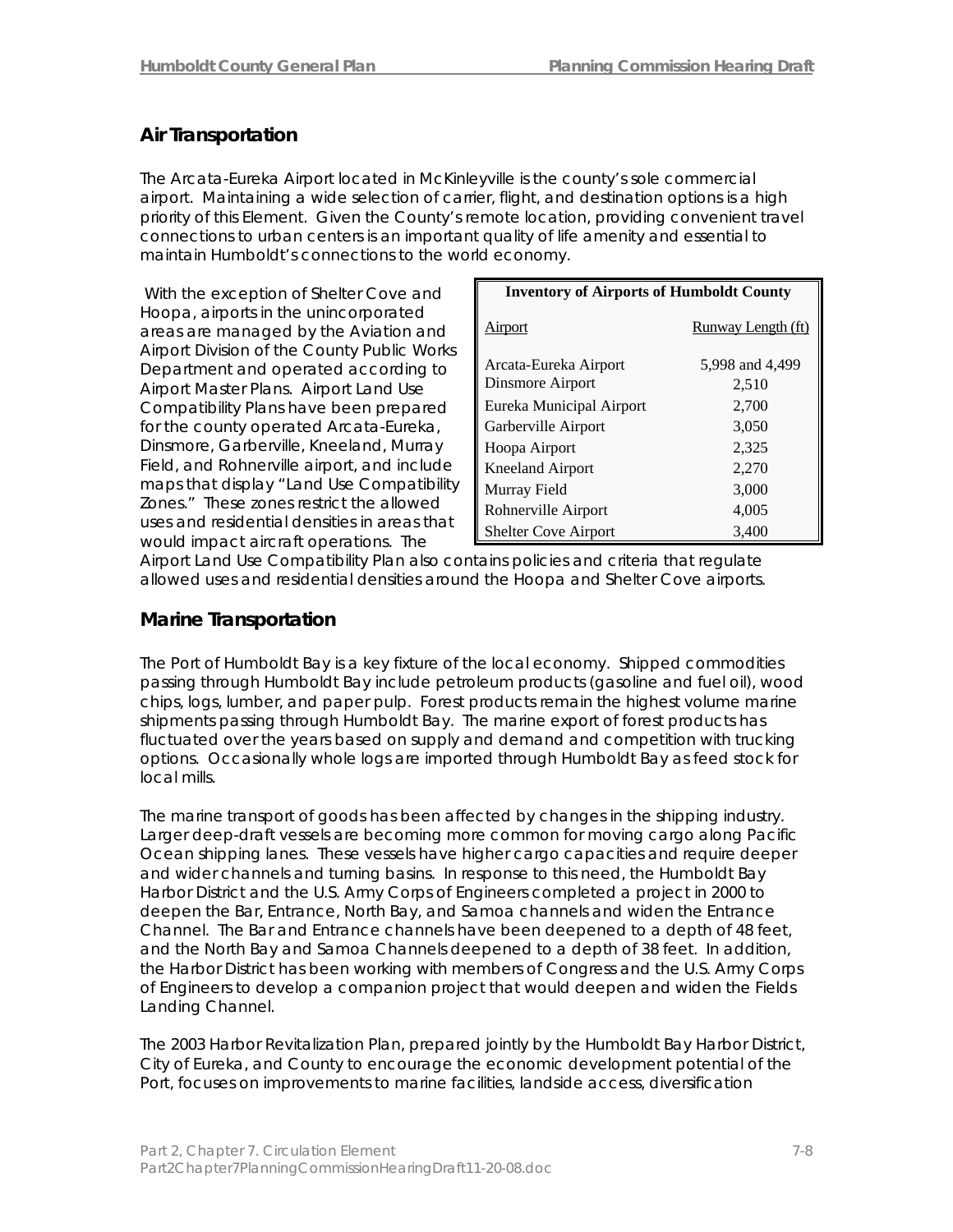opportunities, and marketing. Significant new opportunities were identified for Humboldt Bay, including marine-dependent industrial projects, niche dry and liquid bulk cargoes, and the potential for tourism and marine science development. Opportunities for expansion or continuation of existing aquaculture and commercial fishing operations were also identified. The growth of Humboldt Bay's marine transport industry is linked to growth in the truck and rail transportation modes. All dock facilities have railroad spurs that connect to the main North Coast Railroad Authority facilities. Due to the current condition of railroad operations, goods loaded on and off of commercial vessels calling on Humboldt Bay are transported to and from the dock facilities by truck.

## **Rail Transportation**

Rail service on the North Coast has a long history. Railroads were introduced to Humboldt County in the late 1800s by timber companies to carry logs from the forest to the mills. Eureka and San Francisco were connected by rail in 1914. Private carriers offered varying degrees of passenger and freight service along the line until the bankruptcy of Eureka Southern in 1986. In 1989 the California Legislature created the North Coast Railroad Authority (NCRA) in an effort to maintain rail service. In 1997, the rail line effectively ceased operation.

In the latter years of operation, it provided freight service to Humboldt County three days a week and occasional excursion passenger service on holidays. The principal freight was lumber transported to the California and Arizona markets. Additional traffic included dairy products, fish products, and aggregates. There was also some inbound traffic of coke and calcified lime used in pulp processing.

Future rail transportation in the County depends on demand for rail service relative to trucking and marine transportation and the availability of capital to rebuild the line and fund the operation. Based on the conclusions of The Long Term Financial and Economic Feasibility of the Northwestern Pacific Railroad (2003) a considerable program of roadbed, track, bridge and tunnel, and station rebuilding would be necessary if operations are to ever resume. Maintaining the line in an operational condition through the Eel River Canyon also represents a challenge due to geologic instability and environmental concerns. When the Southern Pacific Railroad entered abandonment proceedings for the line in 1982, they estimated that the Northwestern Pacific cost them 2 to 3 times their normalized maintenance costs for all other Southern Pacific railroads across the country. In terms of market potential, the report found the greatest opportunity for growth in rail related shipments in solid waste, aggregate, and portrelated marine industrial activities.

A potential use of the northern most portion of the rail line considered in the 2002 Moving Goods and People Report would support tourism by developing an excursion train. The Northern Counties Logging Interpretive Association (NCLIA) seeks to create a logging and timber technology museum in Humboldt County, coupled with an operating steampowered "Humboldt Bay Scenic Railroad" excursion train. This tourist railroad would operate from South Fork north to Samoa. The Humboldt Bay Trails Feasibility Study (2007) evaluated several options for using the railroad easement for a pedestrian and bike pathway between Eureka and Arcata.

The NCRA Board of Directors intends to focus on updating and implementing the adopted business plan and three major areas of future need: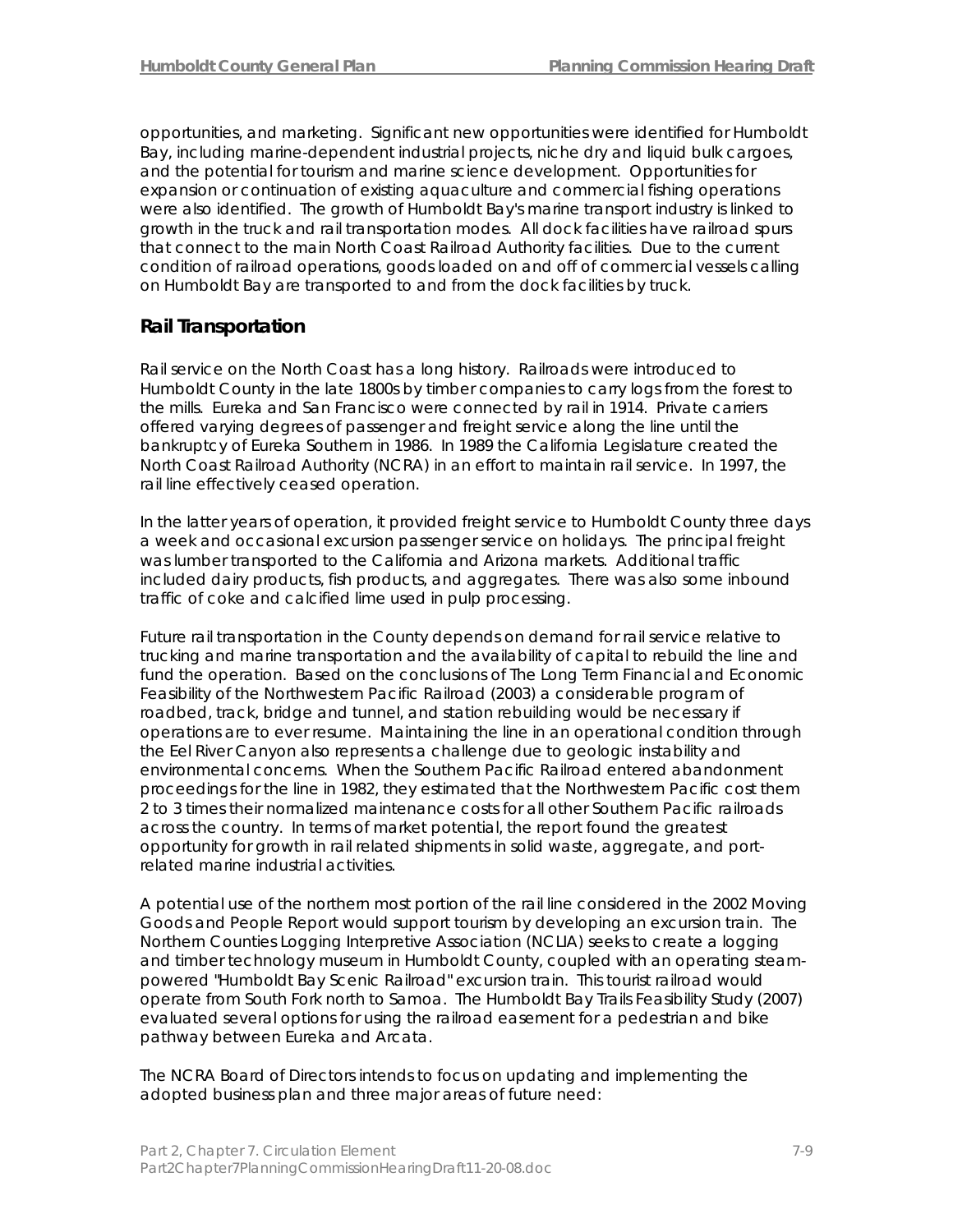- Executing public policy to protect the railroad as a public transportation asset and to promote its use.
- Oversee the financial accounting and record keeping system through auditing and monitoring of all systems.
- Pursue new funding sources and new legislation, as well as continuing management of grant funding from existing local, state, and federal sources to improve railroad infrastructure and operations.

The County has been involved in preliminary planning for a potential trail that would connect Arcata and Eureka that could include the NCRA right-of-way. There are many examples of successful rails with trails project that are in operation across the United States and the Federal Highway Administration has published a document entitled *Rails with Trails—Lessons Learned*, which includes a wealth of information regarding the safety of bicycle and pedestrian pathways along rail lines around the country. Consideration should be given to the use of rails with trails as a means to preserve the rail corridor between Eureka and Arcata for future rail use.

# **7.4 Goals and Policies**

## **Goals**

- **C-G1. Circulation System Safety and Functionality.** A circulation system that is safe, efficient, and provides good access to all cities, communities, neighborhoods, recreational facilities, and adjoining regions.
- **C-G2. Balanced Transportation Opportunities.** A transportation system that integrates and balances the needs of motorized vehicles, public transit, bicycles, and pedestrians.
- **C-G3. Interagency Cooperation.** Coordinated planning between transportation system service providers and HCAOG for improved system design, development, operations, and maintenance.

## **Policies**

## **Circulation and Land Use**

- **C-P1. Orderly Development.** Encourage development of a road system that supports an orderly pattern of land use through:
	- A. Using minor collector roads to provide access to higher density residential areas, local commercial facilities, neighborhood parks, and schools.
	- B. Design access to residential areas to minimize disruptions to the flow of traffic on arterial or collector roads. Avoid, when feasible, direct residential driveway access off of arterials and (major) collectors.
	- C. Connectivity between neighborhoods and destinations.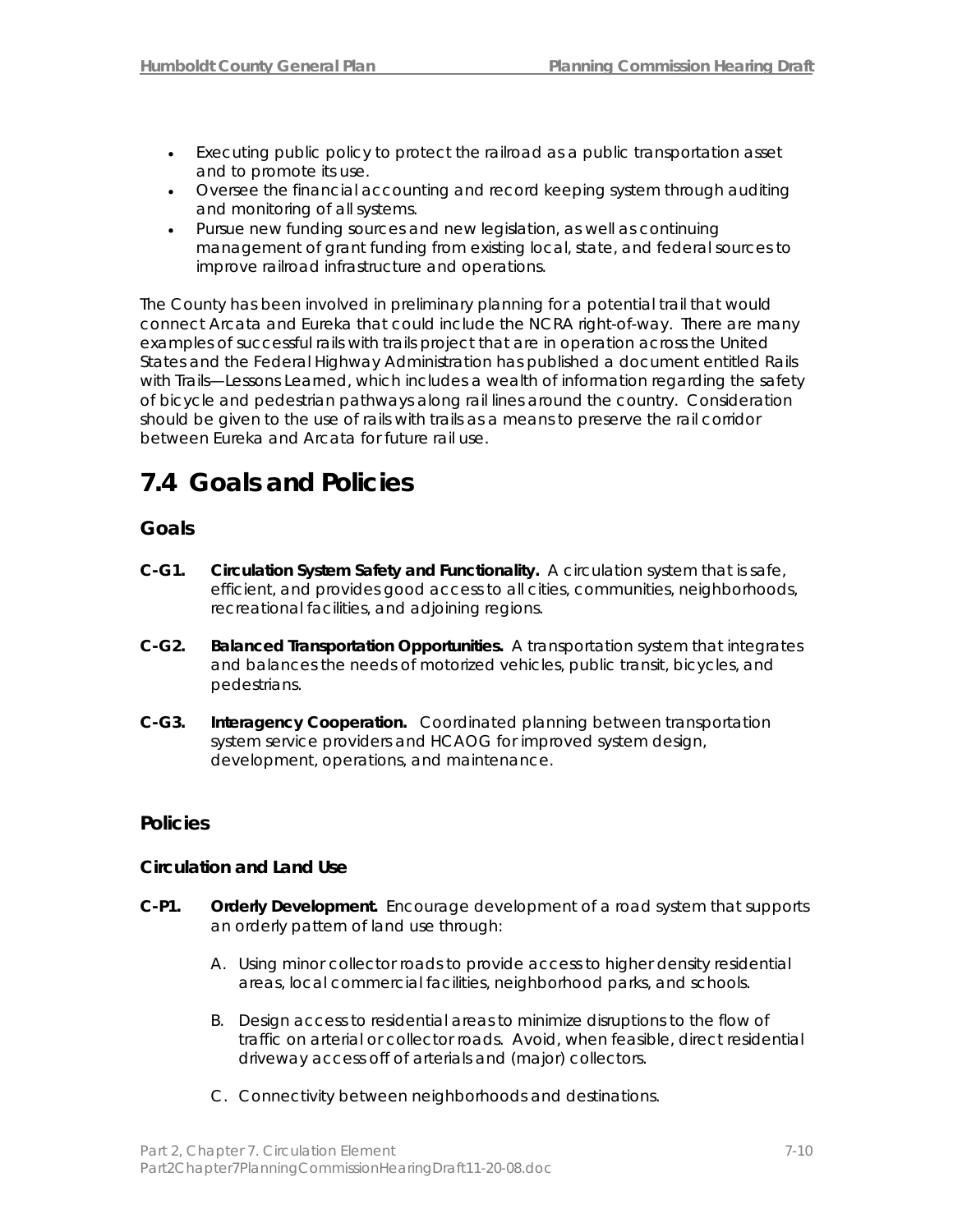- D. Locating retail, service and industrial facilities, community centers, major recreational facilities, employment centers, and other intensive land uses near major collectors or arterial roads.
- E. Improving roads to accommodate existing land uses served by a substandard road classification.
- **C-P2. Consideration of Land Uses in Transportation Decision Making.** Transportation decisions in urban and rural areas shall be based on a comprehensive planning approach that considers existing land uses and future land development as proposed in adopted County plans and plans of other governmental agencies.
- **C-P3. Consideration of Transportation Impacts in Land Use Decision Making.** Decisions to change or expand the land use of a particular area shall include an analysis of the impacts to existing and proposed transportation facilities and services so as to minimize or avoid significant operational or economic consequences.
- **C-P4. Mitigation Measures.** New development shall be conditioned to proportionally mitigate significant traffic impacts through construction of on- and off-site improvements and dedication of rights-of-way.
- **C-P5. Level of Service Criteria.** The County shall endeavor to manage its streets and highway system so as to maintain Level of Service C operation on all roadway segments, except for any portion of U.S. 101, where Level of Service D shall be acceptable. Calculation of Level of Service shall be based upon V/C Ratios as described in C-S4, or other methods acceptable to Public Works. Cumulative impacts to levels of service shall also be considered in project review and addressed through the use of development impact fees.
- **C-P6. Jurisdictional Coordination and Integration.** Use HCOAG, formal Memorandums of Understanding, and informal project level cooperation to integrate countywide land use and transportation planning and implementation efforts. Work towards adoption of consistent transportation standards and roadway functional classifications between jurisdictions and Caltrans.
- **C-P7. Joint Use of Traffic Models.** Integrate transportation planning and analysis through joint use of area-wide traffic models such as the Greater Eureka Area Travel Model (GEATM). Support coordination with agencies to maintain the accuracy and utility of such models.
- **C-P8. Coordination Between County Agencies.** County Public Works, Health and Human Services, and Community Development Services departments shall coordinate with each other to encourage uniform implementation of circulation polices.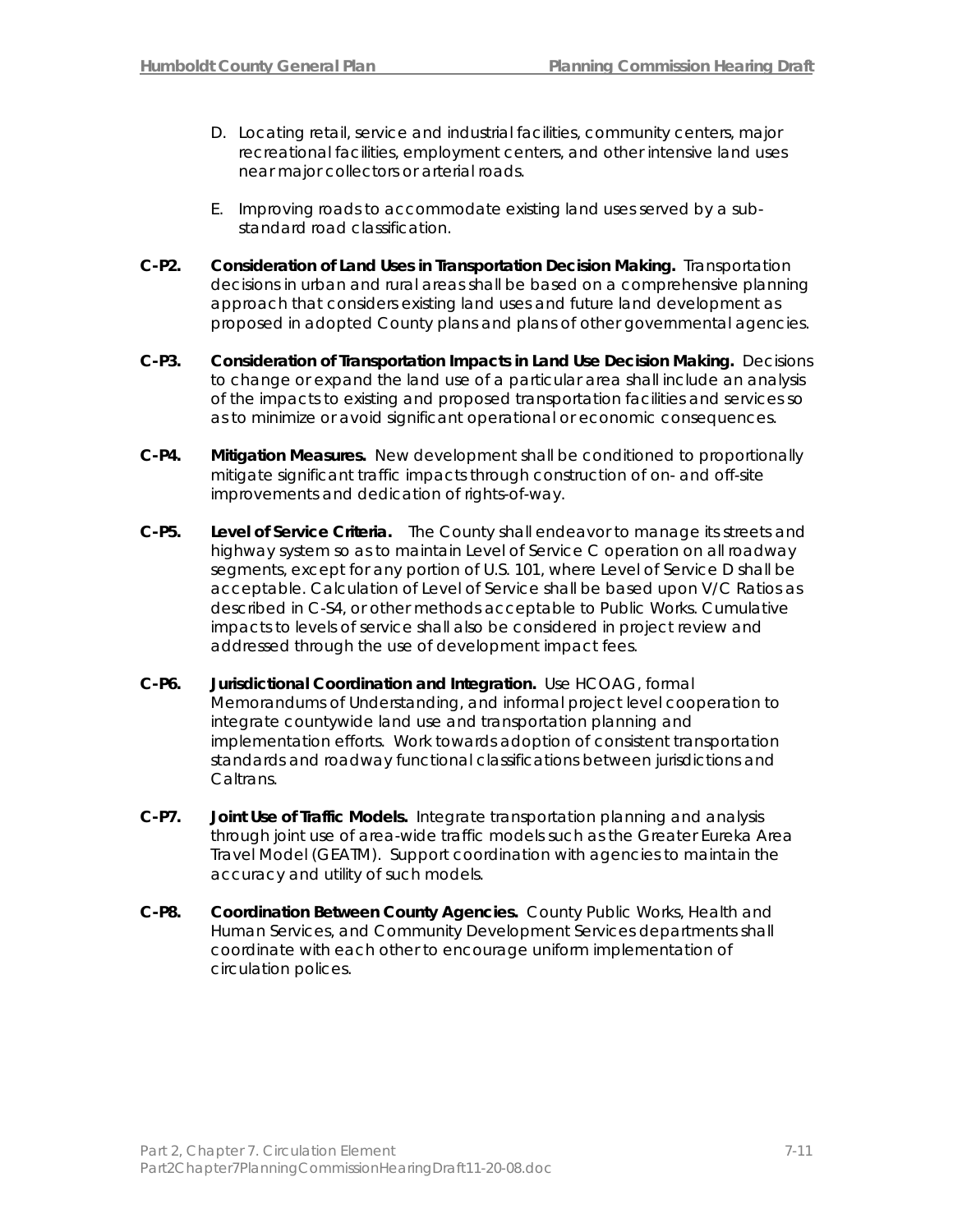## **Roadway Infrastructure**

- **C-P9. Acceptance of Roads into the County Maintained Road System.** Roads whose alignments are part of the Circulation Element (generally arterial and collector roads) that are constructed to County standards approved by the Department of Public Works shall be recommended to the Board of Supervisors for inclusion into the County Maintained Road System. Roads that are constructed to County standards and approved by the Department of Public Works that are not a part of the Circulation Element, and are not arterial or collector roads, shall not be recommended for acceptance into the County Maintained Road System unless adequate funding for the future maintenance of the road and its associated facilities is provided, subject to approval of the Department of Public Works.
- **C-P10. Right-of-Ways as Public Facilities.** Road and rail right-of-ways are hereby designated as Public Facilities (PF), as per the Land Use Element, whether or not specifically mapped.
- **C-P11. Roadway Functional Classifications**. Adopt and consistently apply roadway design and right-of-way standards according to functional classifications that distinguish between the needs of Urban Development Areas and rural areas.
- **C-P12. Level of Service Criteria.** The County shall specify and endeavor to maintain minimum Levels of Service (LOS) on County roads and use LOS criteria as a basis for analyzing impact fees and assessments, prioritizing congestion relief projects, and evaluating cumulative traffic impacts of discretionary development.
- **C-P13. Prioritization of Investments.** Use objective criteria consistent with this Plan that can be applied uniformly and countywide to prioritize roadway capital and maintenance expenditures.
- **C-P14. Efficiency and Capacity.** Manage roadway systems for increased transportation efficiency through multi-modal use and demand management before increasing capacity through roadway widening or new road construction.
- **C-P15. Roadway Condition Thresholds.** Use objective roadway condition measures and thresholds to prioritize maintenance projects. Work to reduce overall deferred maintenance liability.
- **C-P16. Public Input.** Public input shall be sought and considered in the development of the Capital Improvement Program.
- **C-P17. U.S. Highway 101 Safety Corridor Improvements.** The County supports a strategy for improvements to the U.S. Highway 101 Safety Corridor that minimizes impacts to coastal resources, and treats all three main roads between Arcata and Eureka as one system. The strategy would develop an overall improvement plan considering motorized and non-motorized transportation that phases improvements on a prioritized basis between the three roads; U.S. Highway 101, State Route 255, and Old Arcata Road/Myrtle Avenue.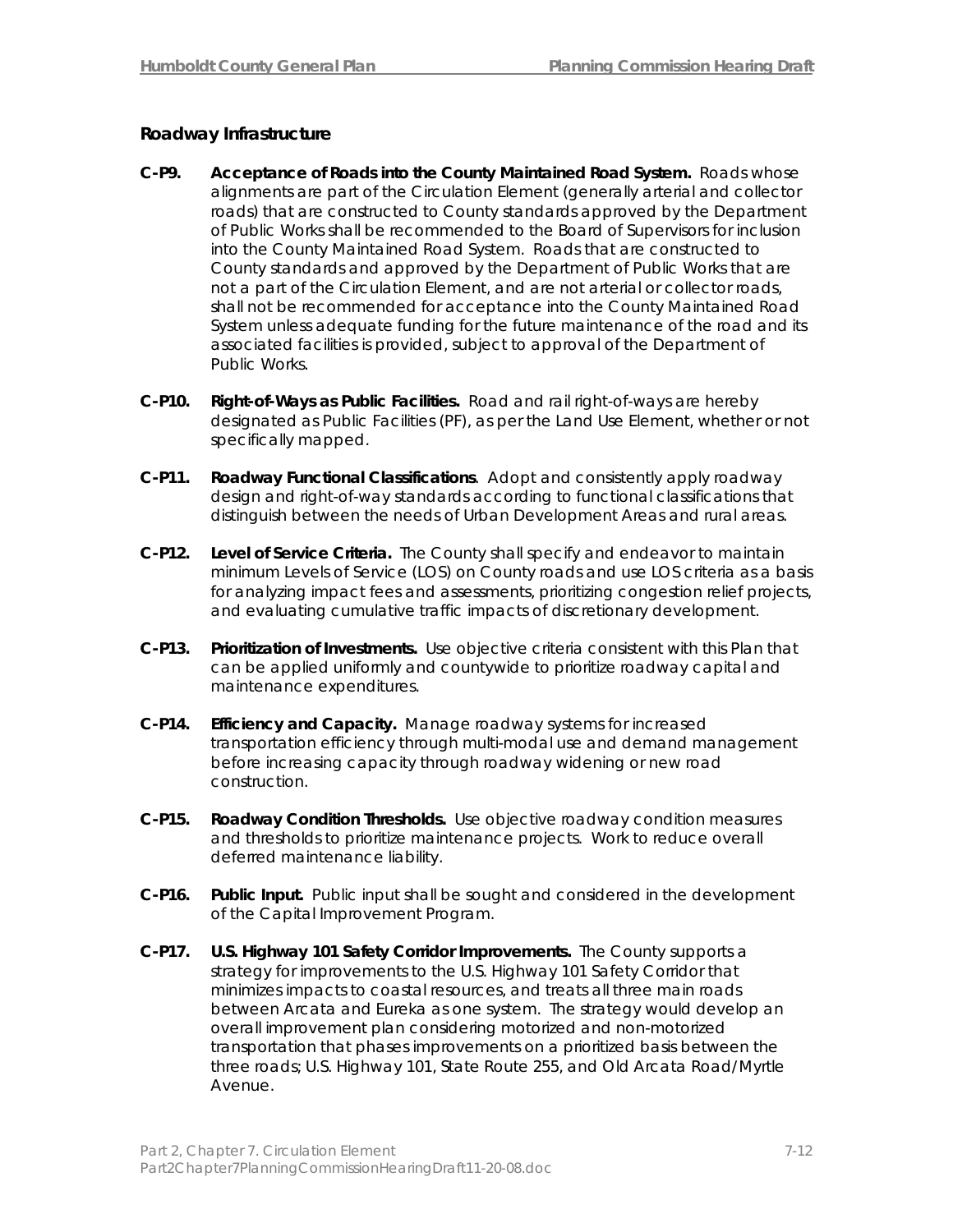- **C-P18. Coordination with School Districts**. The County shall coordinate with school districts on new school site locations, opening or re-using closed school sites, and significant changes in attendance levels or hours of operation to minimize traffic impacts and promote multimodal school site access.
- **C-P19. Best Management Practices for Road Grading.** New development subject to the grading ordinance shall use best management practices as described in the Grading Ordinance to prevent soil erosion and minimize impacts to watersheds from grading activities.
- **C-P20. Best Practices for County Road Maintenance.** Continue use of the Five County Water Quality and Stream Habitat Protection Manual for County Road Maintenance or a functional equivalent, as amended and approved by state and federal resource agencies, for County road maintenance and maintenance yards to minimize impacts to watersheds from roads and maintenance yard facilities.
- **C-P21. State and Federal Consistency.** Road construction and maintenance activities performed by the County or under the County's land use jurisdiction shall be consistent with and support approved state and federal salmon or steelhead recovery plans, Clean Water Act Total Maximum Daily Loads (TMDLs) and the National Pollution Discharge Elimination System Stormwater Program.

## **Public Transportation**

- **C-P22. Public Transit.** The County shall support the guiding goals, policies, and objectives of the Public Transit and Paratransit Service Element of the Regional Transportation Plan as amended.
- **C-P23. Public Transit Service.** Public transportation systems in the County should be coordinated and integrated so that a full range of travel patterns and connectivity with other modes of transportation can be supported.
	- A. Existing and future public transit services should be coordinated so that service from rural areas is effectively integrated with urban service. Schedules should be designed for a smooth transfer between rural and urban buses. Fares should be integrated so that a person pays only once for the full trip. Convenience facilities should be made available so that transfer areas are protected from the weather and bus information is provided.
	- B. Automobile and bicycle transport should be integrated with public transit by developing adequate parking facilities at major bus stops and, where feasible, transporting bicycles on the buses along the intercity bus routes.
	- C. Multi-family housing, public uses such as libraries, schools and community centers, and commercial uses should be encouraged in areas serviced by public transit.
	- D. Public transportation should support access to social services and mitigate the impacts of service changes to social service clients.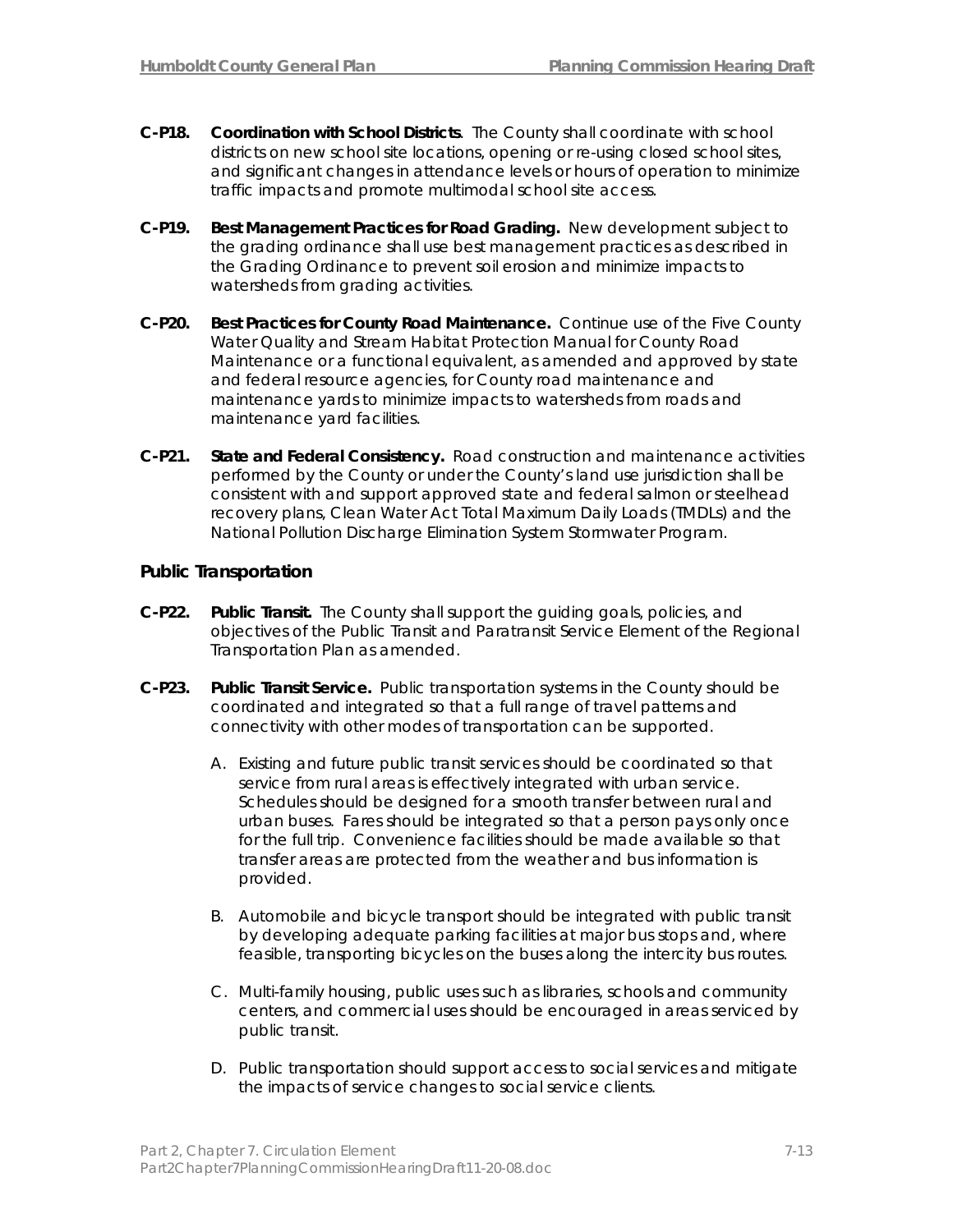E. Public transportation should provide access to recreation areas.

## **Bicycle and Pedestrian Travel**

- **C-P24. Investment in Improvements.** The County's Capital Improvement Plan shall include an assessment of the needs of bicycles and pedestrians and allocate funds consistent with the goal of increasing the safety, functional efficiency, and capacity of pedestrian and bike routes. The level of service and quality of service for pedestrians and bicycles shall be increased when expanding roadway capacity for motorized circulation. Road resurfacing projects should provide improved access and safety for bicycles.
- **C-P25. Multimodal Level of Service Standards.** Use objective Multimodal Level of Service Standards; for example, the Florida Department of Transportation's "Quality/Level of Service Handbook" (FDOT, 2002) or the Transportation Research Board's "Highway Capacity Manual" (TRB, 2000) to assess and plan the multi-modal capacity of county roads and intersections. Analyze neighborhood level conditions using objective methods and criteria such as "walkability audits."
- **C-P26. Bicycles and Pedestrian Facilities in New Subdivisions.** Off-street bike and pedestrian ways or, at a minimum, sidewalks separate from roadways shall be required of new major subdivisions. The County shall provide incentives for design and investments in bicycle and pedestrian access beyond regulatory requirements.
- **C-P27 Right-of-Way Design Standards.** Right-of-way design standards should incorporate specifications for bicycles, pedestrians, public transit facilities, and buffers.
- **C-P28. Landscape Buffer Strips.** Landscape buffer strips shall be used, where feasible, to segregate pedestrian walkways from arterial and collector roadways.
- **C-P29. Removal of Obstacles in Pathways.** New pathways and sidewalks shall be free of obstacles such as utility poles and mailboxes. Where obstacles are unavoidable on existing sidewalks or pathways, they shall be widened or otherwise designed to provide the least amount of obstruction to users.
- **C-P30. On-Street Parking.** Design on-street parking in commercial areas to minimize conflicts with planned bicycle routes. Creative on-street parking arrangements such as parking pockets or bays shall be considered to improve design flexibility.
- **C-P31. Design Standards for All Pathways.** Published design standards, such as the Caltrans Highway Design Manual or equivalent, shall be used by the County Public Works Department for the design and construction of pedestrian and bicycle paths. All new hard surfaced walkways shall be wheelchair accessible. Existing hard surfaced walkways should be improved to be wheelchair accessible when funding is available or when development projects occur on adjacent parcels.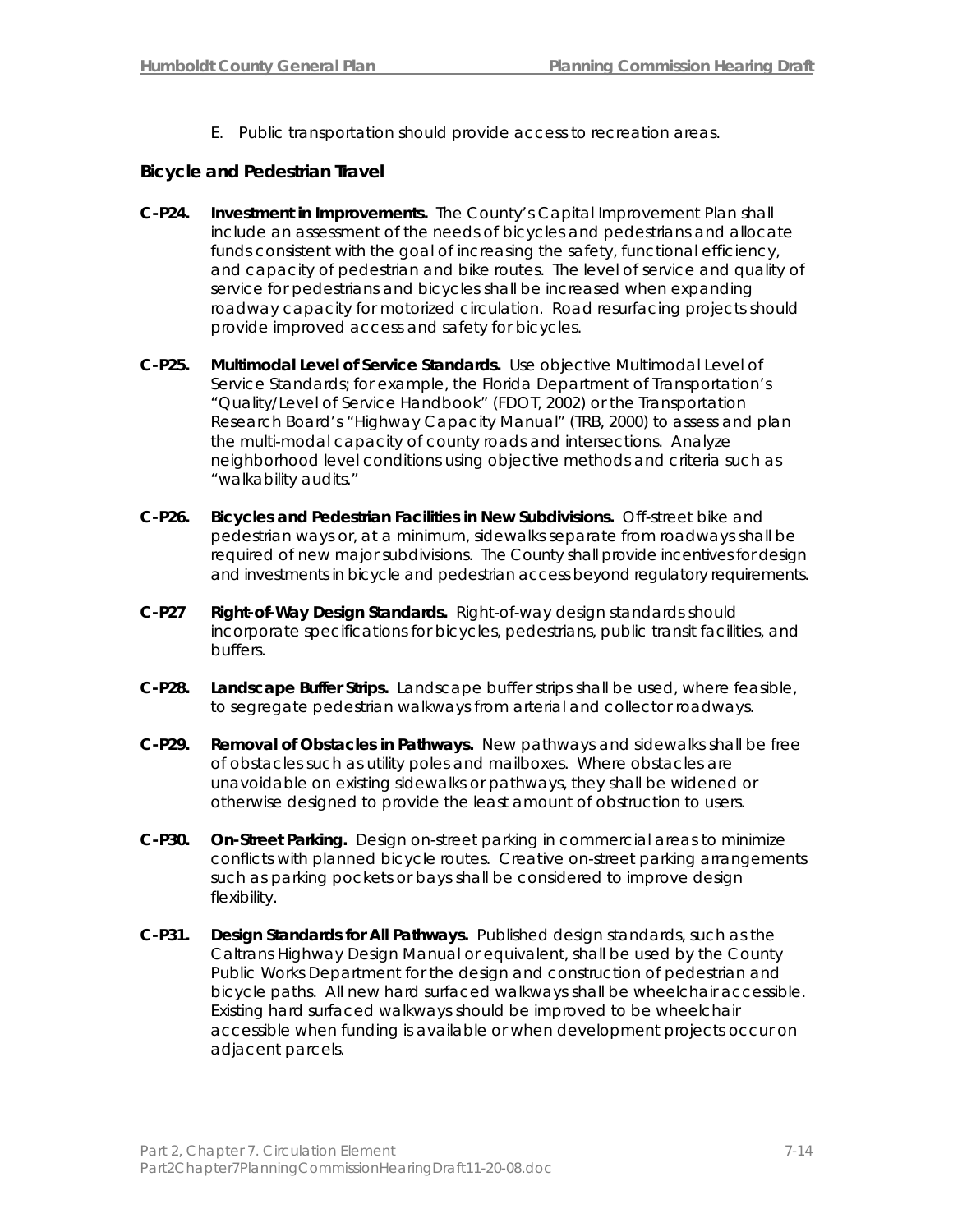- **C-P32. Traffic Calming.** Use traffic calming measures, where appropriate, as a means of providing safe pedestrian and bicycle access. Traffic calming measures include, but are not limited to, roundabouts, chicanes, curb extensions, and traffic circles.
- **C-P33. Protection of Designated Pedestrian and Bicycle Routes.** The County shall review land development along and adjacent to designated pedestrian and bicycle routes to ensure that adjacent new development is consistent with established right-of-ways and compatible with the safety and capacity of the corridor.
- **C-P34. Encourage Bicycle Facilities.** Encourage the placement of secure, weatherprotected bicycle storage facilities at bus stops, businesses, and public buildings.

Encourage the addition of bicycle transport racks on public buses.

- **C-P35. Development of Railroad Right-of-Ways for Bicycles and Pedestrians.**  Encourage development of the Northwestern Pacific (NWP) and Annie and Mary Railroad rights-of-way as Class 1 bikeway (bike and pedestrian path) provided those uses do not conflict with regional rail transportation system plans.
- **C-P36. Develop a Regional Trails System.** Support efforts to establish and connect a regional trails system extending from Trinidad to Garberville and east to Willow Creek and the Hoopa Valley, with linkages to the California Coastal Trail system.
- **C-P37. Encourage Equestrian Horse Trails.** Encourage the development of equestrian recreation trails.

#### **Marine Transportation**

- **C-P38. Channel Maintenance.** Support continued maintenance of harbor channels to provide deep water access to existing and planned port facilities.
- **C-P39. Commercial Fishing Facilities.** Support the improvement and modernization of facilities that provide support and access to markets for the commercial fishing industry.
- **C-P40. Public Infrastructure Supporting Private Investment.** Support investments in public infrastructure that increase readiness and facilitate private initiatives and investment into port enterprises such as marine-dependent industrial use, boat building and repair facilities, fleet service facilities, tourism, recreation, and fish processing facilities.
- **C-P41. Movement of Goods.** Encourage marine transport options, such as coastal barge service, to reduce truck transportation on highways 101 and 299.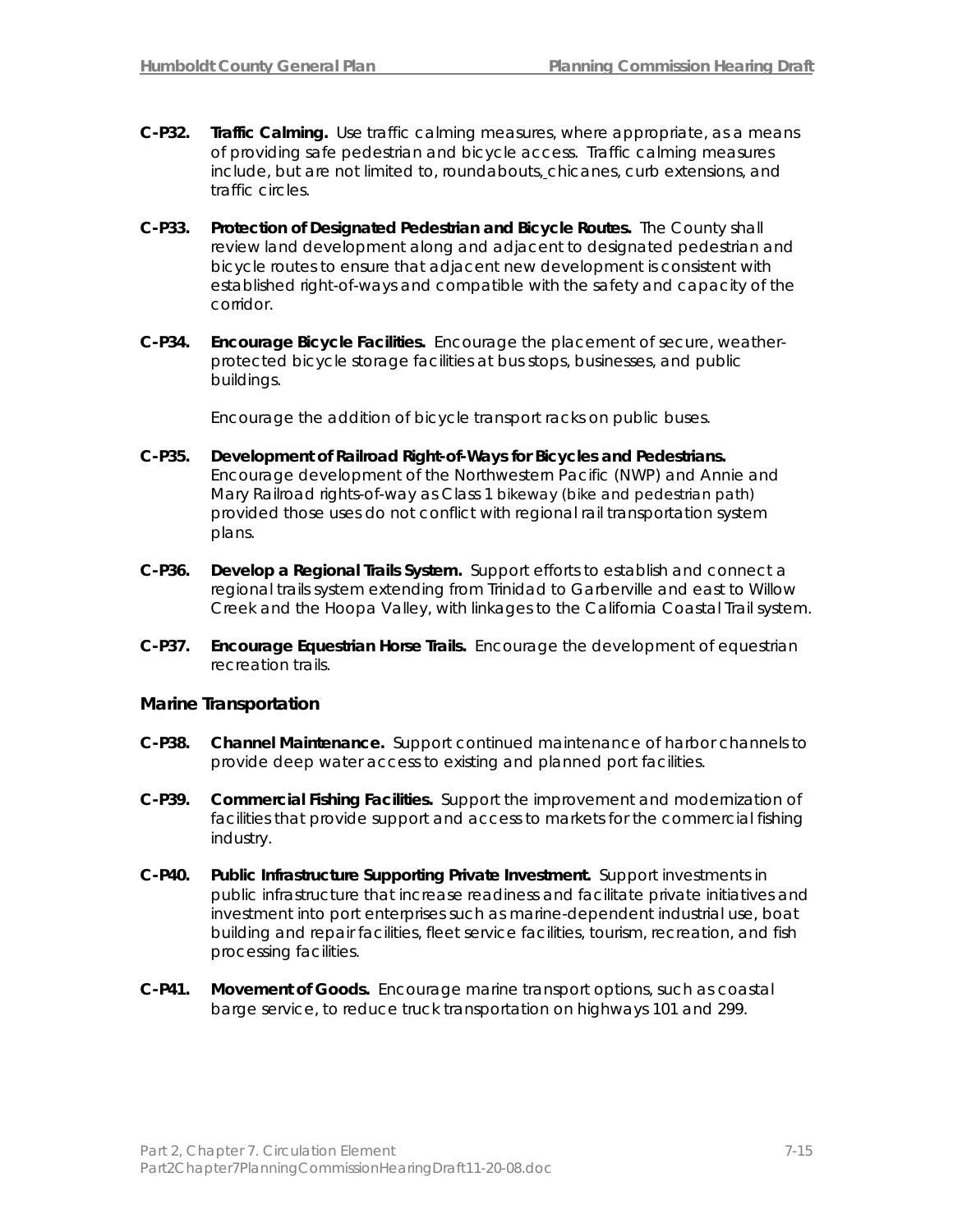## **Rail Transportation**

- **C-P42. Re-establishing Regional Rail Service.** Public investment to re-establish regional rail service should be contingent on a private or public demand for sustained rail service and an analysis of net benefits to the County's economy, transportation systems, and environment.
- **C-P43. Rail Right-of-Way.** Protect and reserve the rail right-of-way for public and private transportation uses.

## **Air Transportation**

**C-P44. Expansion of Airline Service.** The County shall work to sustain and expand commercial passenger airline service to and from the County consistent with the Arcata-Eureka Airport Master Plan and the economic development goals of the County.

## **7.5 Standards**

- **C-S1. Functional Classifications.** Roadway functional classifications and standards are shown below in Table 7-B (pages 7-20 and 7-21), and further specified in Title III—Land Use and Development Division 2 Subdivision Regulations.
- **C-S2. Neighborhood Connectivity.** Standards for neighborhood connectivity shall be those specified in Title III—Land Use and Development Division 2 Subdivision Regulations. Connectivity standards shall govern:
	- A. Intersection spacing
	- B. Block sizes
	- C. Cul-de-sacs and dead-end roads
	- D. Secondary access requirements
	- E. Gated communities and other restricted access roads
	- F. Access connections between local, connector and arterial roads
	- G. Pedestrian and cycling connections
	- H. Construction and connection of street "stubs," to adjacent parcels
- **C-S3. Traffic Thresholds of Significance.** Apply objective measures, such as roadway capacity and level of service from the Transportation Research Board Highway Capacity Manual or its equivalent, to make determinations on the significance of traffic impacts for CEQA purposes.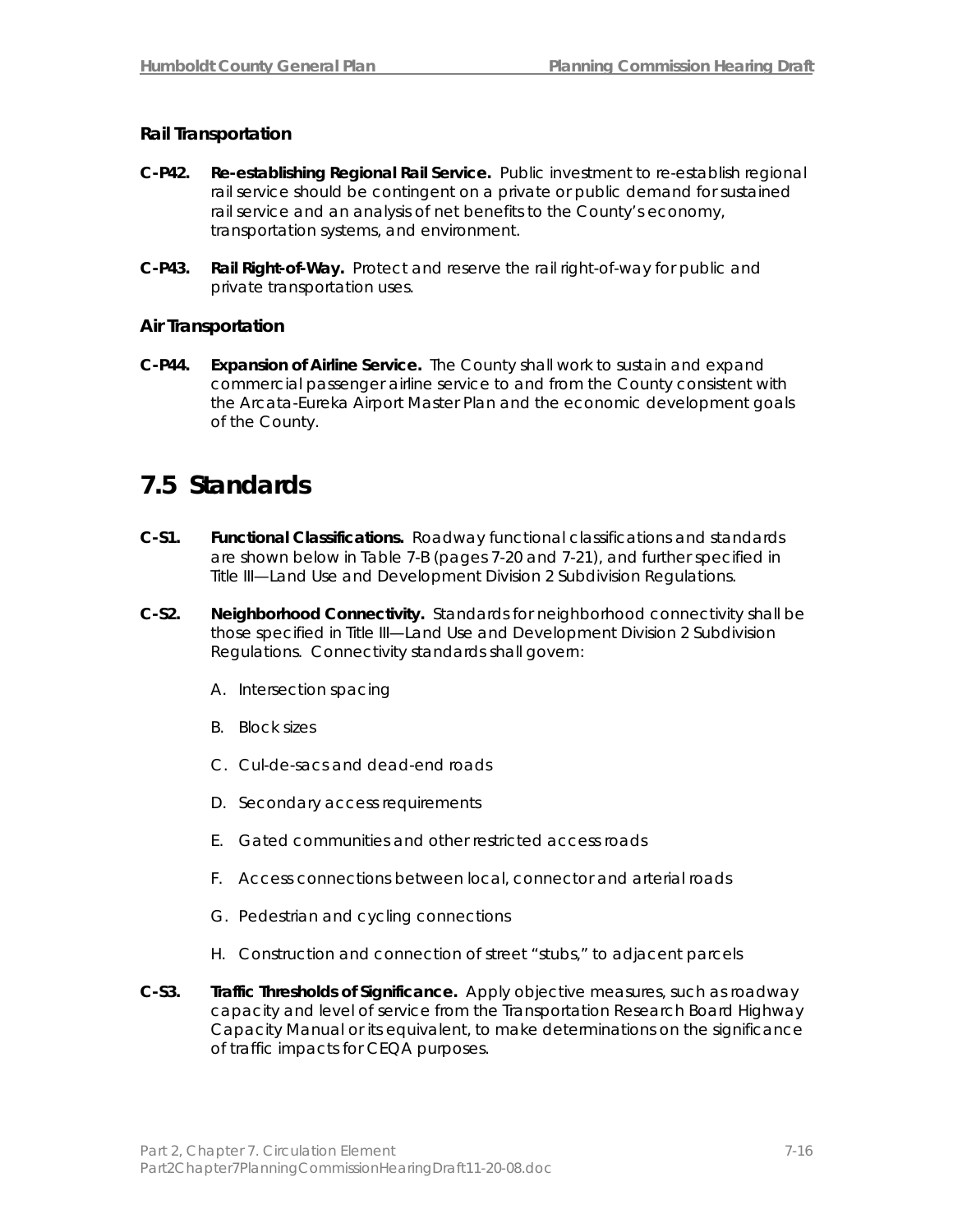- **C-S4. Pavement Management Criteria.** Strive to maintain the overall condition of County-maintained roadways above the 50th percentile of the Overall Condition Index (OCI) and Modified OCI developed in the 2008 Technical Report.
- **C-S5. Prioritizing Roadway Capital Expenditures.** Objective criteria shall be used to prioritize roadway capital expenditures. Criteria shall be developed to reflect consideration of:
	- A. Accident data and traffic engineering safety analysis for safety projects.
	- B. LOS measures for congestion relief projects.
	- C. Analysis of future development potential based on the Housing Element land inventory for growth accommodating projects.
	- D. Reductions in roadway system maintenance costs.
	- E. Community demand and public interest.
- **C-S6. Prioritizing Road Maintenance Projects.** Use and refine the OCI rating system to prioritize road maintenance projects for roads that have been assessed under this system. Maintenance projects on other roads shall use the Modified OCI system.
- **C-S7. Transit, Bicycle, and Pedestrian Level of Service Standards.** Bicycle and pedestrian Level of Service Standards shall be specified in Title III—Land Use and Development Division 2 Subdivision Regulations. For land use planning purposes, the County shall reference Transit Level of Service standards specified in the Public Transit Service Element of the Regional Transportation Plan as amended.
- **C-S8. Pedestrian and Bicycle System.** A Board adopted Pedestrian and Bicycle System Plan consistent with the Regional Transportation Plan shall identify trails and routes considered a part of County maintained circulation system. Development projects proposed on lands that include a County maintained trail or route may be required to dedicate easements of make improvements if an individualized determination is made that the dedication is related both in nature and extent and is roughly proportional to the impact of the proposed development consistent with standards specified in Title III—Land Use and Development Division 2 Subdivision Regulations.
- **C-S9. Prioritization Pedestrian and Bicycle Facilities and Routes.** Objective criteria shall be used to prioritize construction of pedestrian and bicycle facilities and routes. Criteria shall be developed to reflect consideration of:
	- A. Providing safe and continuous connections between:
		- 1) Neighborhoods and public schools
		- 2) Residential areas and workplaces
		- 3) Transit stops and public facilities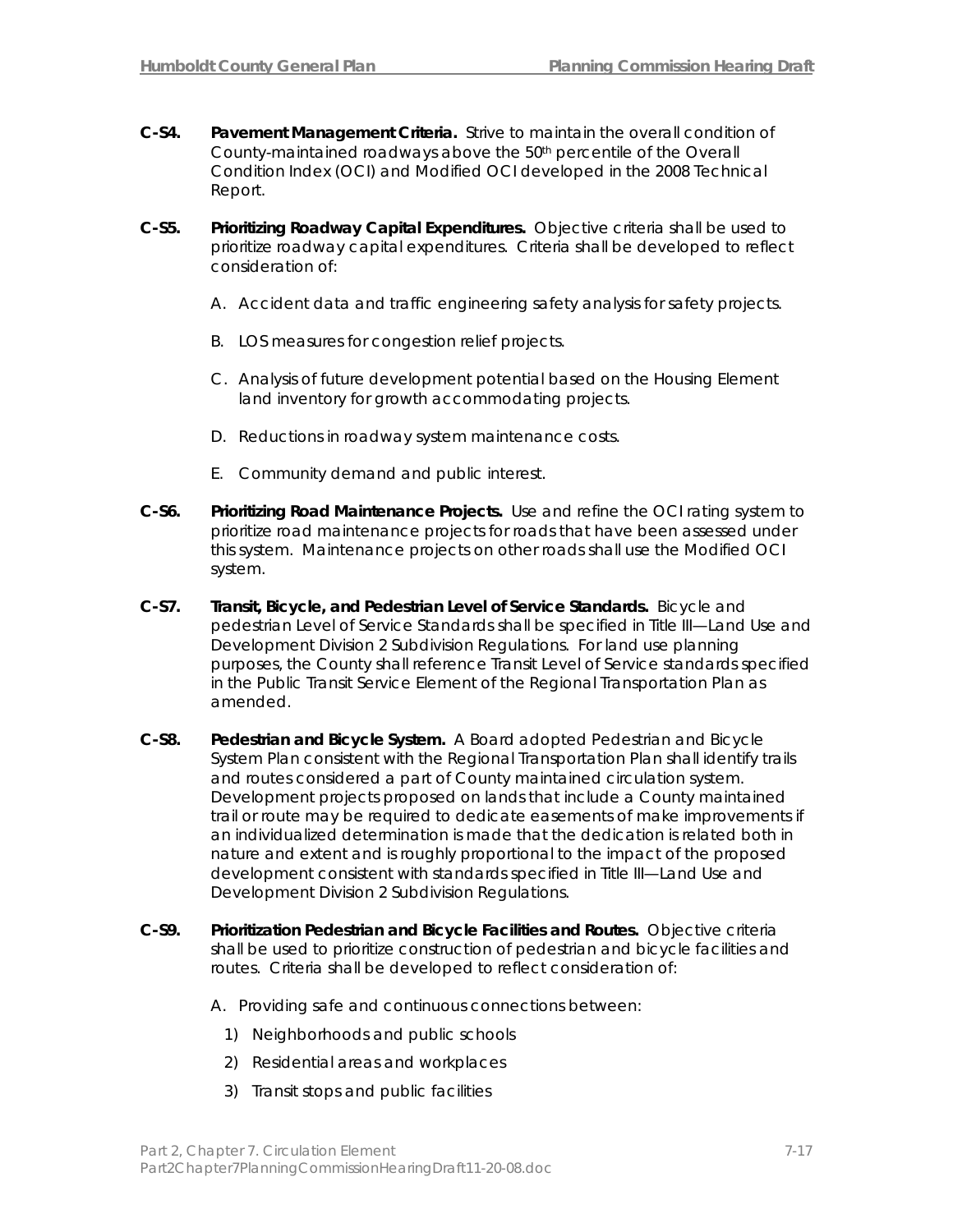- 4) Adjacent open spaces or recreation areas
- B. Reductions in vehicle miles traveled
- C. Community demand and public interest
- **C-S10. Equestrian Horse Trails.** The Federal Highway Administration, "Equestrian Design Guidebook for Trails," or its equivalent, shall be used as a guide for the analysis and design of equestrian trails.

# **7.6 Implementation Measures**

- **C-IM1. Circulation Standards.** Review and update roadway, pedestrian, and bicycling facility standards in the Humboldt County Roadway Design Standards Manual, Title III—Land Use and Development Division 2 Subdivision Regulations, and other appropriate ordnances.
- **C-IM2. Tracking Road Improvement Requirements.** Public Works shall develop, maintain, and publish an inventory of road segments and intersections that do not meet LOS or road classification standards given existing traffic levels or number of currently developed parcels.
- **C-IM3. Road Abandonment.** Proposals to vacate or abandon ownership or maintenance of County roads shall include a General Plan consistency review and analysis.
- **C-IM4. Regional Coordination.** Support and participate in joint circulation system and land use planning with HCOAG, affected cities, and Caltrans. Maintain, update, and validate the GEATM or its equivalent on a regular basis, and use the model to evaluate development-related traffic impacts on County and city existing and proposed circulation system.
- **C-IM5. Roadway System Construction.** Develop funding mechanisms to complete construction of critical segments of the roadway system designated in the Circulation Element and identified in the Capital Improvement Plan.
- **C-IM6. Coordination with Public Health.** Refer subdivisions creating more than 30 parcels and discretionary permits for commercial developments in excess of 50,000 square feet to the Environmental Health Division for review and comments on potential public health effects.
- **C-IM7. Transit Infrastructure.** Work with regional transit providers (K-T Net, Blue Lake Rancheria Transit, Humboldt Transit Authority, Arcata & Mad River Transit System and Redwood Coast Transit) to situate transit stops and hubs at locations that are convenient for transit users, and promote increased transit usage through the provision of shelters, benches, and other amenities.
- **C-IM8. Park and Ride Facilities.** Support Caltrans' efforts to add park-and-ride lots in McKinleyville and Fortuna.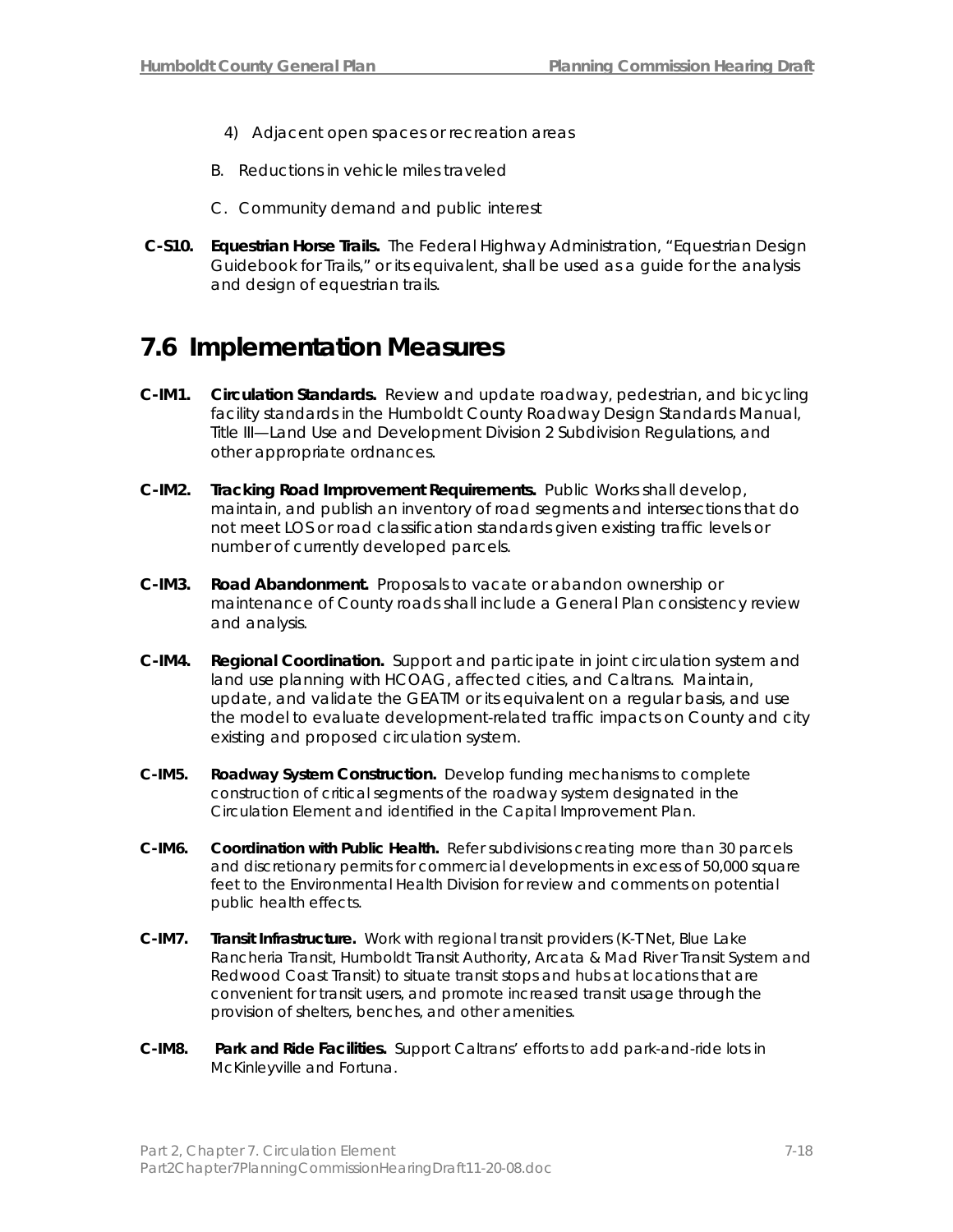- **C-IM9. Adoption of Water Quality and Stream Habitat Protection Measures.** Formally adopt and maintain the Five County, "Water Quality and Stream Habitat Protections Manual for County Road Maintenance" or its equivalent, to guide the following activities:
	- A. Routine and emergency road repair
	- B. Maintenance of county roads and related facilities, including actions taken to prevent erosion and/or the deterioration of a roadway, such as activities affecting the cutbank, road surface, fillslope, and all drainage structure
	- C. Maintenance and replacement of bridges and culverts
	- D. Activities on County-owned maintenance yards
	- E. Measures to protect the traveling public, such as snow and ice removal
- **C-IM10. U.S. Highway 101 Safety Corridor Improvements.** Issuance of Coastal Development Permits and other discretionary permits by the County for the U.S. Highway 101 Safety Corridor Improvement Project should support a strategy that treats all three main roads between Arcata and Eureka (U.S. Highway 101, State Route 255, and Old Arcata Road/Myrtle Avenue) as one system. The strategy would develop an overall improvement plan that phases improvements on a prioritized basis between the three roads.
- **C- IM11. Transit Service to East, South and North County.** Pursue funding and partnerships with the Humboldt Transit Authority, Native American tribes, and non-profit transportation organizations to establish and sustain transit services to rural communities in the eastern, southern, and northern portions of the county.
- **C-IM12. Pedestrian and Bicycle System Plan.** Public Works shall prepare a Pedestrian and Bicycle System Plan consistent with the Regional Transportation Plan and incorporate appropriate implementation standards in Title III—Land Use and Development Division 2 Subdivision Regulations.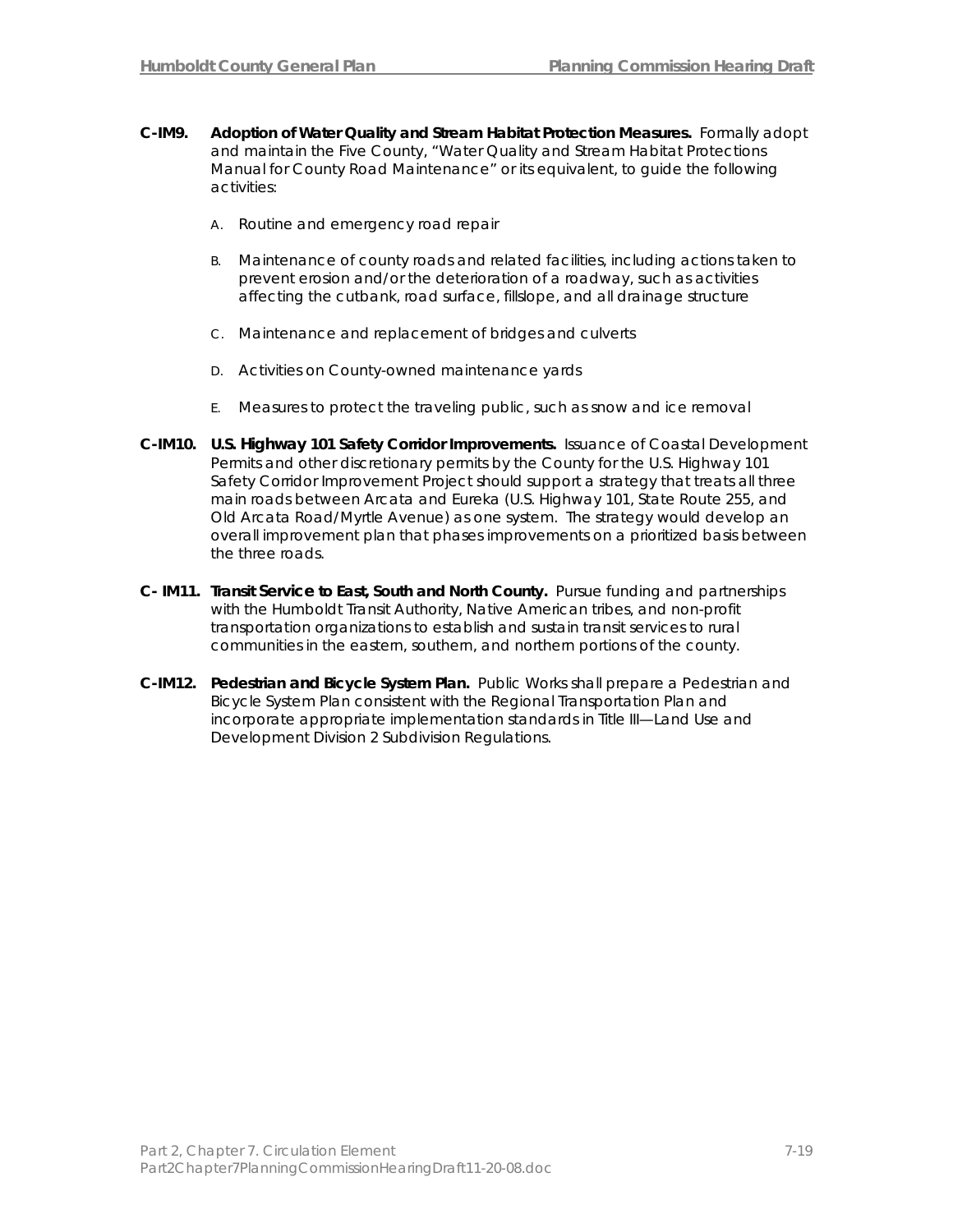|  | <b>IVIEUIALI/ CLI</b>                     |       |
|--|-------------------------------------------|-------|
|  | Arterial - Minor                          |       |
|  | Urban <sup>(3)</sup> $(2 \text{ lane } +$ | R1(1) |
|  | Median/CLT)                               |       |

| Urban $(3)$          | Arterial - Other<br>Principal<br>$(6 \text{ lane } +$<br>Median/CLT)                                                                                       | $129^{(1)}$ | 129 | 129 | 6 | 10 |   | 5          | 12 | 12 | 12     | 15 | 12 | 12 | 12 | 5 |        | 10 | 6              |
|----------------------|------------------------------------------------------------------------------------------------------------------------------------------------------------|-------------|-----|-----|---|----|---|------------|----|----|--------|----|----|----|----|---|--------|----|----------------|
| Urban $(3)$          | Arterial - Minor<br>$(4 \text{ lane } +$<br>Median/CLT)                                                                                                    | $105^{(1)}$ | 105 | 105 | 6 | 10 |   | $\sqrt{5}$ |    | 12 | 12     | 15 | 12 | 12 |    | 5 |        | 10 | 6              |
| Urban <sup>(3)</sup> | Arterial - Minor<br>$(2 \text{ lane } +$<br>Median/CLT)                                                                                                    | $81^{(1)}$  | 81  | 81  | 6 | 10 |   | 5          |    |    | 12     | 15 | 12 |    |    | 5 |        | 10 | 6              |
| Urban $(3)$          | Collector<br>$(4 \text{ lane } +$<br>Median/CLT)                                                                                                           | $97^{(1)}$  | 97  | 97  | 6 | 6  |   | 5          |    | 12 | 12     | 15 | 12 | 12 |    | 5 |        | 6  | 6              |
| Urban <sup>(3)</sup> | Collector<br>$(2 \text{ lane } +$<br>Median/CLT)                                                                                                           | $86^{(1)}$  | 86  | 86  | 6 | 6  | 8 | $\sqrt{5}$ |    |    | 12     | 12 | 12 |    |    | 5 | 8      | 6  | 6              |
| Urban $(3)$          | Local                                                                                                                                                      | $62^{(2)}$  | 62  | 62  | 5 | 6  | 8 |            |    |    | 12     |    | 12 |    |    |   | 8      | 6  | 5              |
| Urban <sup>(3)</sup> | Local<br>up to 400 parcels                                                                                                                                 | $62^{(2)}$  | 60  | 60  | 5 | 6  | 8 |            |    |    | 11     |    | 11 |    |    |   | 8      | 6  | 5              |
| Urban <sup>(3)</sup> | Local<br>up to 300 parcels                                                                                                                                 | $62^{(2)}$  | 58  | 58  | 5 | 6  | 8 |            |    |    | 10     |    | 10 |    |    |   | 8      | 6  | 5              |
| Urban <sup>(3)</sup> | Local<br>up to 80 parcels                                                                                                                                  | $62^{(2)}$  | 56  | 56  | 5 | 6  | 8 |            |    |    | 9      |    | 9  |    |    |   | 8      | 6  | 5              |
| Urban                | Local (non-SRA)<br>up to 12 parcels                                                                                                                        | $62^{(2)}$  | 54  | 54  | 5 | 6  | 8 |            |    |    | $\, 8$ |    | 8  |    |    |   | $\, 8$ | 6  | $\overline{5}$ |
| Urban                | Local (non-SRA)<br>up to 6 parcels                                                                                                                         | $62^{(2)}$  | 50  | 50  | 5 | 6  | 8 |            |    |    | 6      |    | 6  |    |    |   | 8      | 6  | 5              |
| Urban <sup>(3)</sup> | Alley                                                                                                                                                      | 20          | 20  | 20  |   |    |   |            |    |    | 10     |    | 10 |    |    |   |        |    |                |
|                      | footpotes: (1) Additional right of way for Arterial Roads and Collector Roads will be needed at intersections for dedicated right turn lanes and bus stons |             |     |     |   |    |   |            |    |    |        |    |    |    |    |   |        |    |                |

Functional Classification Recmnd. Min. Sum sidewalk andscape Parking Lane Bike No. 3 No. 2 No. 1 No. 2 No. 3 No. 2 No. 3 Bike Lane Strip Sidewalk <sub>Bike</sub> Parking Lane Strip Sidewalk in Strip Sidewalk in the Strip Sidewalk i

**Travel Lanes Travel Lanes** 

footnotes: (1) Additional right of way for Arterial Roads and Collector Roads will be needed at intersections for dedicated right turn lanes and bus stops. (2) Recommended Right of Way should always be used. Minimum Right of Way may be used when it is demonstrated that a road will never be able to serve more than the parcels shown.

(3) Meets County Fire Safe Regulation Ordinance regarding minimum roadway width.

(4) Rural roads assume that all parking will be provided on-site (no on street parking is permitted). If on street parking is expected, then an urban road should be built.

**Table 7-B. Right of Way Requirements for Roads - Urban**